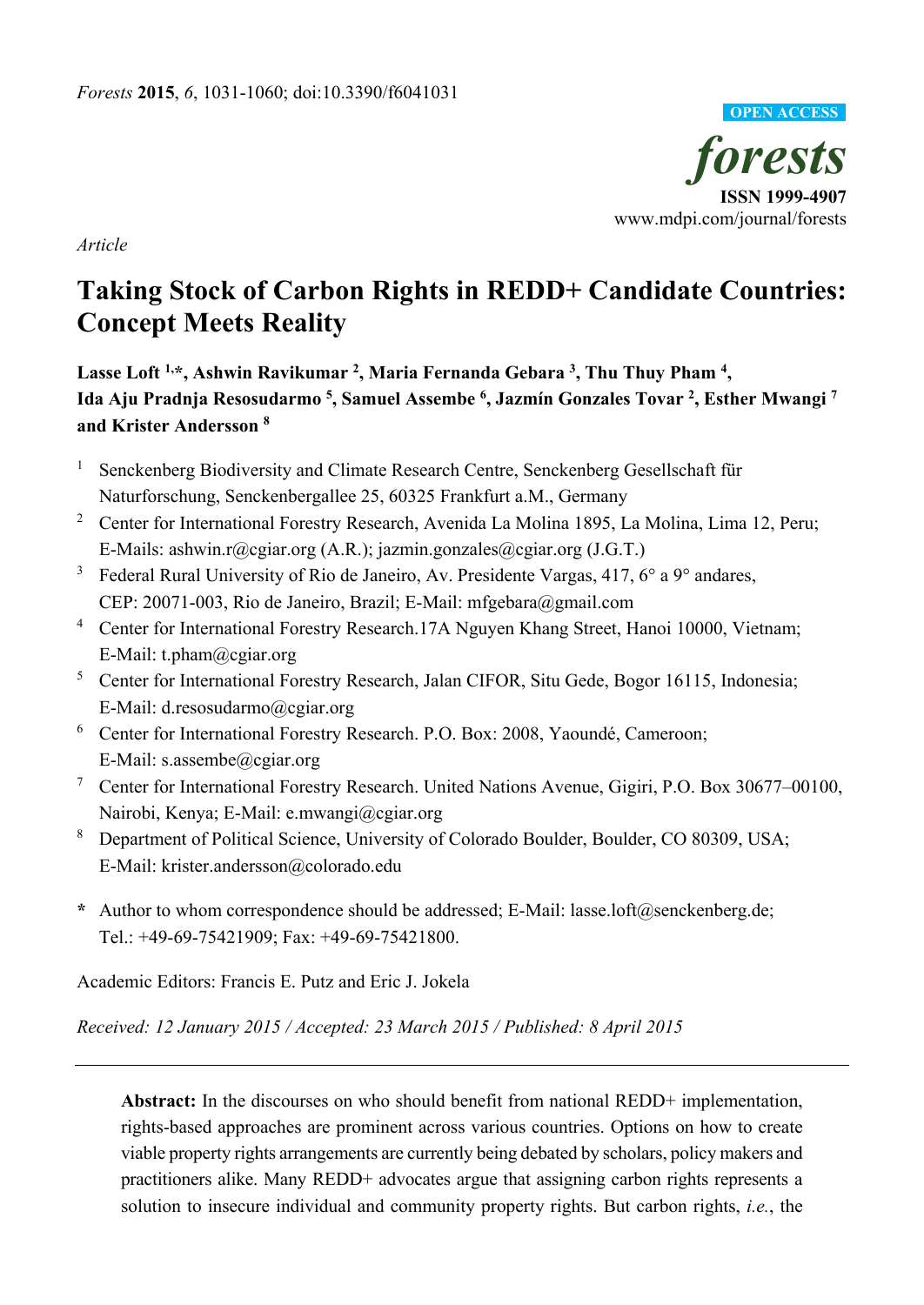bundle of legal rights to carbon sequestered in biomass, present their own set of theoretical and practical challenges. We assess the status and approaches chosen in emerging carbon-rights legislations in five REDD+ countries based on a literature review and country expert knowledge: Peru, Brazil, Cameroon, Vietnam and Indonesia. We find that most countries assessed have not yet made final decisions as to the type of benefit sharing mechanisms they intend to implement and that there is a lack of clarity about who owns rights to carbon as a property and who is entitled to receive benefits. However, there is a trend of linking carbon rights to land rights. As such, the technical and also political challenges that land tenure clarification has faced over the past decades will still need to be addressed in the context of carbon rights.

**Keywords:** benefit sharing; carbon rights; land tenure; national implementation; reducing emissions from deforestation and degradation

#### **1. Introduction**

According to the latest United Nations Framework Convention on Climate Change (UNFCCC) Conference of the Parties (COP) decisions (UNFCCC Decisions 1/CP 18, 9/CP 19), the proposed international governance structure for Reducing Emissions from Deforestation and Degradation and the role of conservation, sustainable management of forests and enhancement of forest carbon stocks in developing countries (REDD+) will ultimately take the form of a performance-based mechanism that will provide financial compensation to voluntarily participating developing countries [1]. REDD+ finance shall correspond to measured, reported and verified emissions reductions (UNFCCC Decisions 9-15/CP 19) [2,3] and may come from market as well as non-market-based approaches (UNFCCC Decisions 9/CP 19, 1/CP 17). While REDD+ was initially perceived as a multilevel payment for the ecosystem services scheme (PES) from the global down to local levels, it has been recognized at the national level of several REDD+ countries that REDD+ needs to evolve into a broader suite of policy incentives and mechanisms [1]. Still, monetary benefits from carbon markets are likely to play a central role in any meaningful international scheme to reduce emissions from deforestation and forest degradation. Questions as to how this REDD+ finance will be used in participating developing countries who will benefit at the national and subnational levels and how such benefit streams might be distributed and shared among different actors remain largely unresolved.

In their analysis of equity discourses, Luttrell *et al.* [4] lay out the main rationales that have been put forward for how benefits should be shared. They highlight the option of rights-based approaches as a prominent discourse across various potential REDD+ countries (see also [5]). Therefore, it is not surprising that options on how to create viable property rights arrangements for the benefits to be distributed under REDD+ are currently debated by scholars, policy makers and practitioners alike. Here, we draw on Bromley [6] (p. 2) to define a property right as the "claim to a benefit stream that the state will agree to protect through the assignment of duty to others who may covet or somehow interfere with this benefit". In this article, we highlight several options for linking monetary benefits from REDD+ to existing property rights regimes. For example, linking benefits to the ownership right to carbon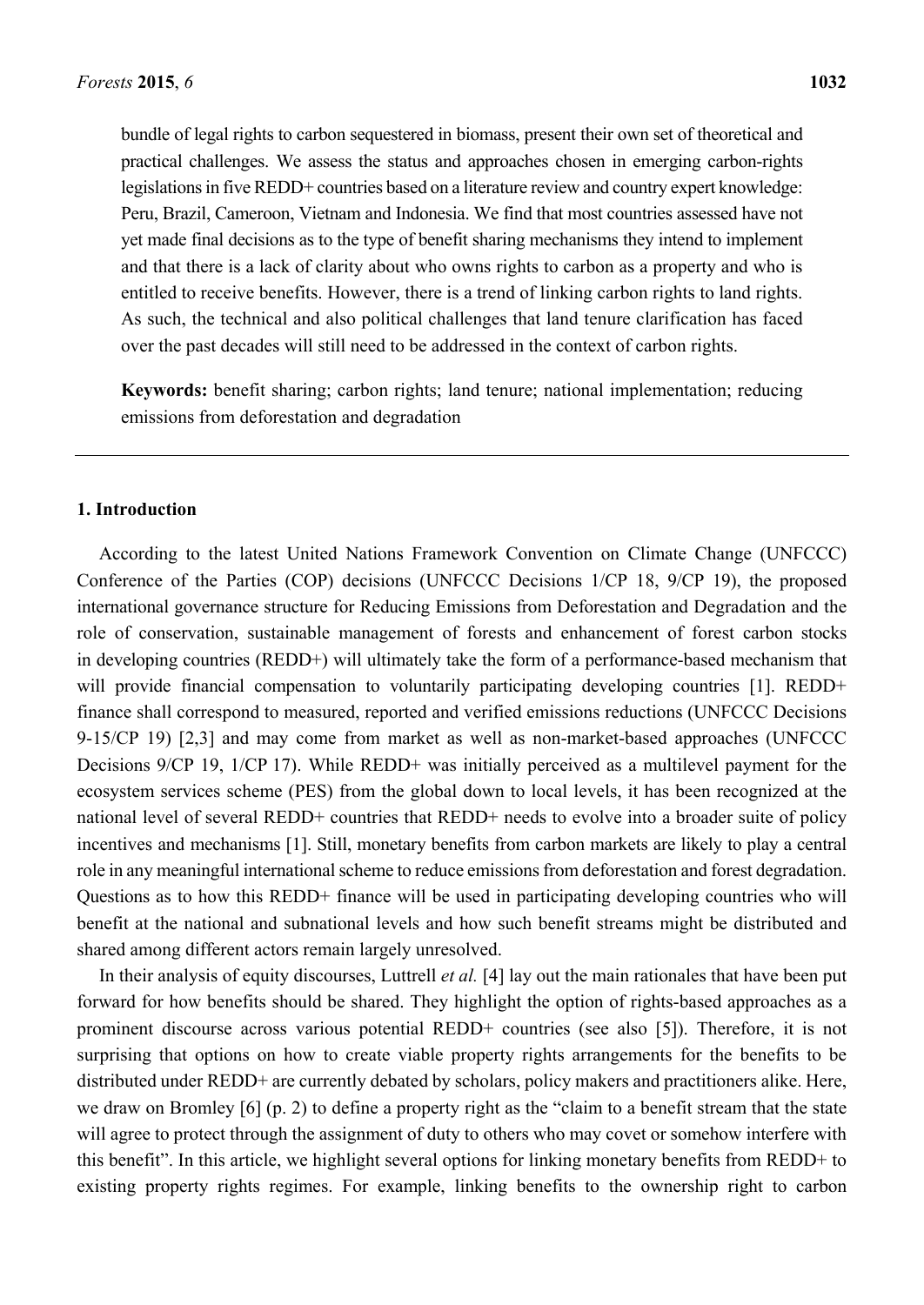sequestered and stored in trees, or to the rights to use a forest, or to the rights to the land where the forest is located [4,7,8].

The central argument of this paper is that clarity over tenure and resource rights in tandem with the carbon asset is critical to prevent disruptive conflicts between competing stakeholders within REDD+ countries [9,10]. Such conflicts will propagate uncertainties and further complicate transactions between sellers ("providers") and buyers ("beneficiaries") of carbon ecosystem services (ES) provided by forests [11]. Further, existing initiatives already operating under voluntary carbon markets apply existing laws as a "proxy" for carbon rights regimes. They face the risk that future changes in the law may overrule their present right to carbon benefits [10]. We assess the existing approaches in emerging carbon-rights legislations in five REDD+ candidate countries (Peru, Brazil, Cameroon, Vietnam and Indonesia) to get a sense of possible implications that the allocation of carbon rights has for stakeholders in REDD+ countries. To preview our main results, we find that most countries assessed have not yet made final decisions as to the type of benefit sharing mechanisms they intend to implement; there seems to be a trend to linking carbon rights to the rights to land with some variation among countries since there is an overall lack of clarity about who owns rights to carbon as a property and who is entitled to receive benefits. While there is a fluid discussion on the latter, the issue of who bears responsibilities for the permanence of emissions reductions is almost non-existent.

In the following Section 2, we give some background information to highlight the need for carbon rights clarification under REDD+ benefit sharing. In Section 3, we review the literature on the nature of carbon rights to clarify what carbon rights are and who can theoretically own these rights. We then give an overview of how carbon rights have been characterized under different legal arrangements in the five countries analyzed and highlight the assumptions and interests behind the way carbon rights are being conceptualized (Section 4). In Section 5, we discuss possible practical implications of varying conceptualizations of carbon rights. The paper concludes by discussing policy implications of our findings.

# **2. Relevance of Carbon Rights for REDD+ Benefit Sharing**

The UNFCCC COP decisions on REDD+ reaffirm that both international market and non-market-based mechanisms are on the table for generating and sharing monetary benefits from REDD+ activities (UNFCCC 9-15/CP. 19; 1/CP. 17). To link these mechanisms with national systems, different approaches to REDD+ benefit sharing within participating countries are being discussed: (I) national accounting and implementation; (II) national accounting with sub-national or project implementation; (III) project-based accounting and implementation [2,7,8,12]. Depending on the type of benefit sharing mechanism and governance levels involved, regulatory systems are needed at the international, national and sub-national levels that define and allocate the ownership of carbon in light of national or local conditions [8,11,13] (Figure 1).

In case performance-based REDD+, "national approach" national governments, representing their countries as parties to the Convention, will make voluntary commitments to reduce carbon emissions, which are measured, reported and verified at the national level (Option I) [14]. To achieve emissions reductions, national governments can implement various policies and measures (PAMs) designed to change the behavior of forest stewards, such as increasing protected areas through direct regulation, establishing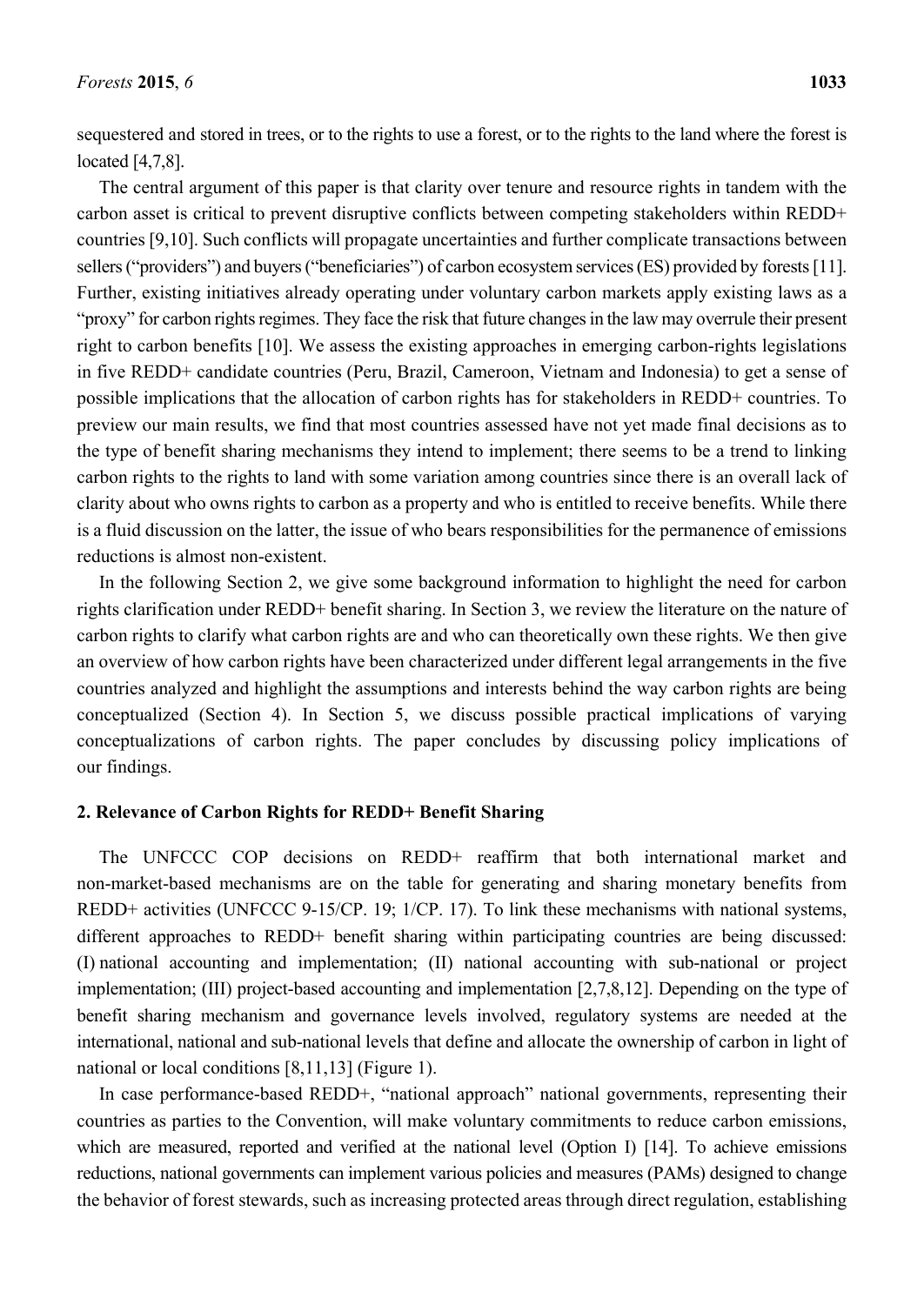new taxes or domestic PES systems [1,8]. Accordingly, national governments are compensated through an international mechanism for the results of these PAMs if they succeed in reducing emissions reductions. Such a "national approach" would be compatible with an international non-market mechanism, such as an international fund, under auspices of UNFCCC. However, it can also be adapted to become part of a compulsory carbon market between nation states comparable to the existing emissions trading scheme under Article 17 of the Kyoto Protocol. If performance-based REDD+ is based on national accounting and implementation, entitlement to carbon at local levels may not be directly essential for international trades between states since national governments would directly hold the rights to benefit from carbon emission reductions and the requisite responsibility to realize them.



**Figure 1.** Framework for the assessment of national carbon rights legislation.

In contrast, Options (II) and (III) would allow for a direct involvement of public or private entities through market-like mechanisms at sub-national levels. These would include proposed jurisdictional scale REDD+ credit trading systems like the agreement between the federal states of California (USA) and Acre (Brazil), and also local initiatives, where buyers of emissions reductions may interact directly with forest stewards via voluntary carbon markets. In this case, project partners need to know who manages and controls the forest. It is important to ensure that those who are responsible for activities that may lead to emissions reductions have the long-term right to conduct such activities and that they can be rewarded in case of successful reductions or held responsible in case of failure [10,11]. In order for forest actors to claim the rights to benefits in performance-based mechanisms, especially in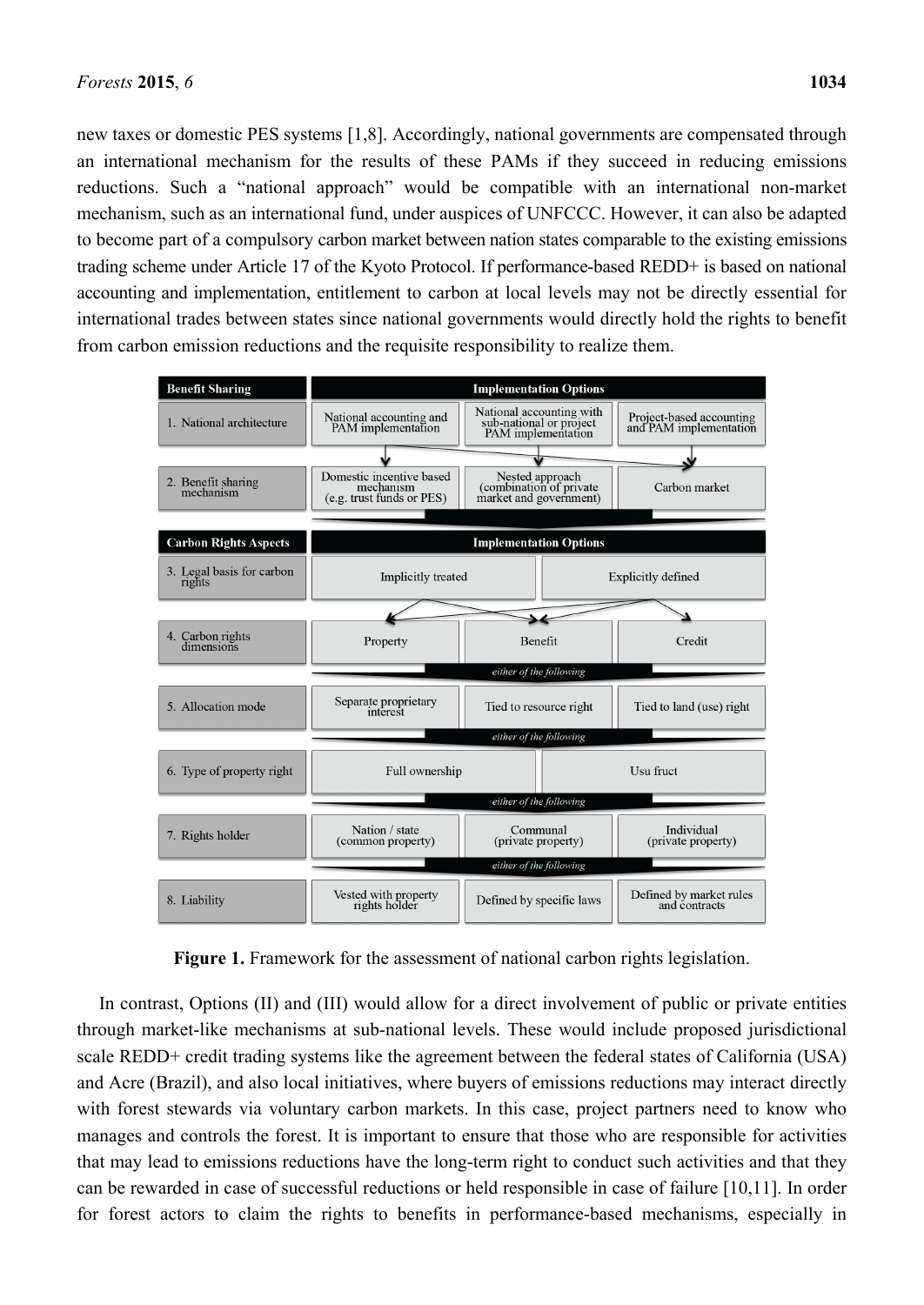market-oriented REDD+ initiatives, they will need to establish that they have property rights to the carbon sequestered in forests or the right to benefit from activities that lead to carbon sequestration. Furthermore, a tradable commodity or "credit"—needs to be defined in order to attract capital from the private sector through voluntary or, in the future, compulsory national or international carbon markets, so that it can be bought and sold without ambiguity.

Although Approaches (II) and (III) already exist in the voluntary carbon markets (for the extent of the voluntary carbon market see [15]), no decisions on the international level on how carbon property rights are to be defined or handled have been made so far [10]. If UNFCCC REDD+ is designed as an international market mechanism, it is likely that the rules of the Kyoto Protocol's Marrakesh Accords will serve to guide this process [7,16]. However, the allocation and enforcement of property rights over natural resources is subject to national sovereignty. Domestic laws will determine who owns the carbon itself and the carbon sinks and whether this will include the right to benefits. Furthermore, if credits for emissions reductions are introduced, eligible activities and social and environmental standards will need to be defined by a clear national legislation, as they may differ from existing Clean Development Mechanisms (CDM) or voluntary market definitions [10].

# **3. Conceptualizing Carbon Rights**

The concept of "carbon rights" is often poorly defined, which leads to diverging views on the subject of the "carbon right" [8,11] and a lack of a single, widely accepted, operational definition of the term in the literature (see e.g., [7,17,18]). Here, we conceive of the sequestration and storage of atmospheric carbon, that is the carbon taken up from the atmosphere and converted through photosynthesis to carbon stored in biomass, as a global scale ES, *i.e.*, direct and indirect benefits humans derive from ecosystems [19–21]. Different dimensions of rights can be attached to these ES and the rights can be linked to existing property rights.

#### *3.1. Carbon Rights Dimensions*

To establish rights to benefit streams and assign responsibilities for the provision of carbon ES, property rights need to be clarified with national or sub-national laws, or by jurisprudence [11,22]. Thus, we first discuss different subjects of rights to carbon, that is, the question of the scope and the object of the right. We build on the debate in the literature and distinguish between three dimensions of carbon rights.

First, following Peskett and Broding [8], we define rights to "carbon as property" as the bundle of rights and obligations to the resource or good itself: the carbon sequestered and stored in the biomass of the trees that make up a forest, independent of any existing incentive or disincentive-based policy instrument. However, owning carbon as a property does not convey much value in itself. Thus, to incentivize the provision of carbon ES, a variety of policy instruments are being considered to support the provision of these services. These policies can be designed strictly according to a "polluter-pays" principle, *i.e.*, in a way that holds carbon property rights-holders accountable for carbon outcomes such as taxes and the regulatory cap in a "cap-and-trade scheme", or these policies follow a "provider gets" principle for example in the form of subsidies or PES schemes. We consider these rights to be compensated or rewarded for the provision of carbon sequestration and storage services as a separate dimension of carbon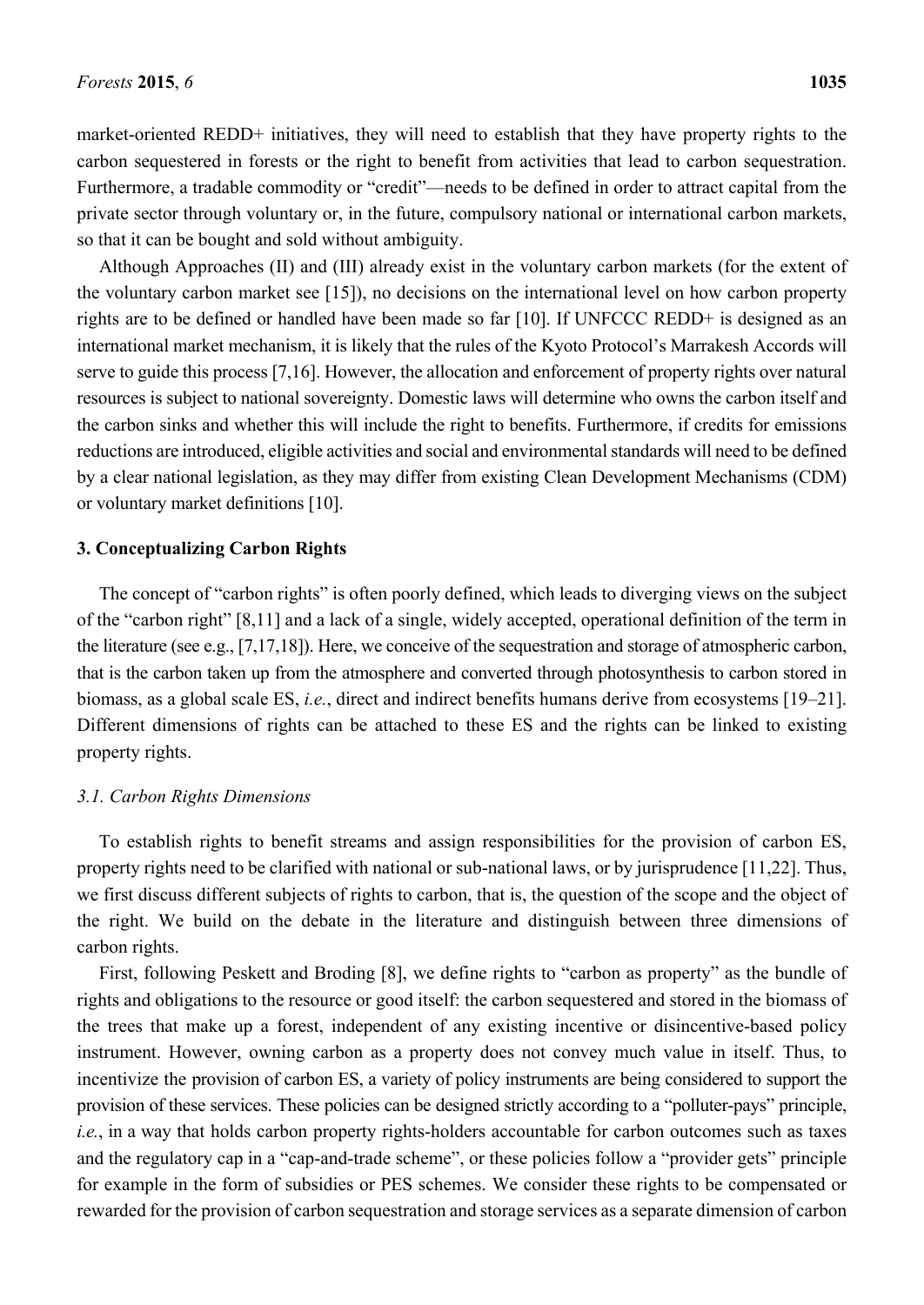rights [23–25]. Finally, if policy instruments are in place that reward the provision of the sequestered carbon, an option is the commodification of the service, that is "the inclusion […] into pricing systems and market relations", such as national or international emissions trading regimes [26] (p. 620). In that case, further distinction can be made between "rights to benefit", and the derivative "rights to carbon credits" as "the tangible financial expression of the carbon rights" [7] (p. 23). A right to a "carbon credit", can be understood as the title to a tradable credit (a commodity) which needs to be defined by international and national legal acts (compulsory carbon market) or contractual (voluntary carbon market) standards [8,27]. The definition of credits usually includes the specification of the unit, the duration of validity, eligible activities to obtain them, reference emissions levels, and social and environmental safeguards [7,10,11].

#### *3.2. Linking Carbon Rights to Existing Tenure Rights*

Different ways exist to institutionalize the three carbon rights dimensions. Countries may choose to pass an explicit carbon rights legislation [11,28] or to modify and adapt existing natural resources or forest laws. However, "specific domestic laws on carbon rights in REDD+ are not a pre-requisite" for defining carbon rights [8] (p.10), [23]. In fact, many countries will deal with carbon rights implicitly under existing laws [11]. When no specific carbon legislation exists, analogies can be drawn from existing resource laws such as land and forest or resource tenure, as for example for NTFPs or ES [8,11,29]. In that case clarification by jurisprudence is needed to verify legality of these analogies.

Carbon rights, whether explicitly or implicitly defined, may follow existing property rights regimes. One option is to define the sequestered carbon as an independent proprietary interest, which is the case in New Zealand and Australia [11,23,25,30–32]. In this case the right to the sequestered carbon, which is physically contained in land, trees and soil, does not necessarily have to coincide with the property rights over the physical resources. It can be separated and defined as a self-contained, intangible asset with a monetary value—similar to an intellectual property right, a company's brand value or a title to a mortgage [33]. Instead, carbon rights may theoretically be tied to rights to the trees that store the carbon. In Cameroon, for instance, ownership of trees does not necessarily coincide with the right to land [31]. Yet the rights to carbon may also be tied to the rights to the land the trees that store carbon stand on or even to the rights to the goods and services which are being produced on the land, for example timber, NTFPs or ES.

Land tenure has an important influence on how benefits from forests are shared because it helps determine which actors have the right to carry out activities and claim benefits from a particular area of land and its associated natural resources [34]. The reasoning in common-law for tying carbon rights to land use is that because forest carbon sinks grow on land, they are a natural part of the land, and therefore "those who possess rights to land could be assumed to hold rights to the carbon sinks and therefore the carbon" [24] (p. 11). Under civil law, Wieland [11] (p. 10274) explains that "carbon may be considered a 'fruit' tied to the estate and hence the property of whoever owns the land". However, in many countries the rights to resources such as timber or NTFPs are separated from the right to land through the definition of use rights, such as timber or mining concessions in Peru or Cameroon. Following this logic, carbon ownership may belong to holders of the rights to the resource [12,24].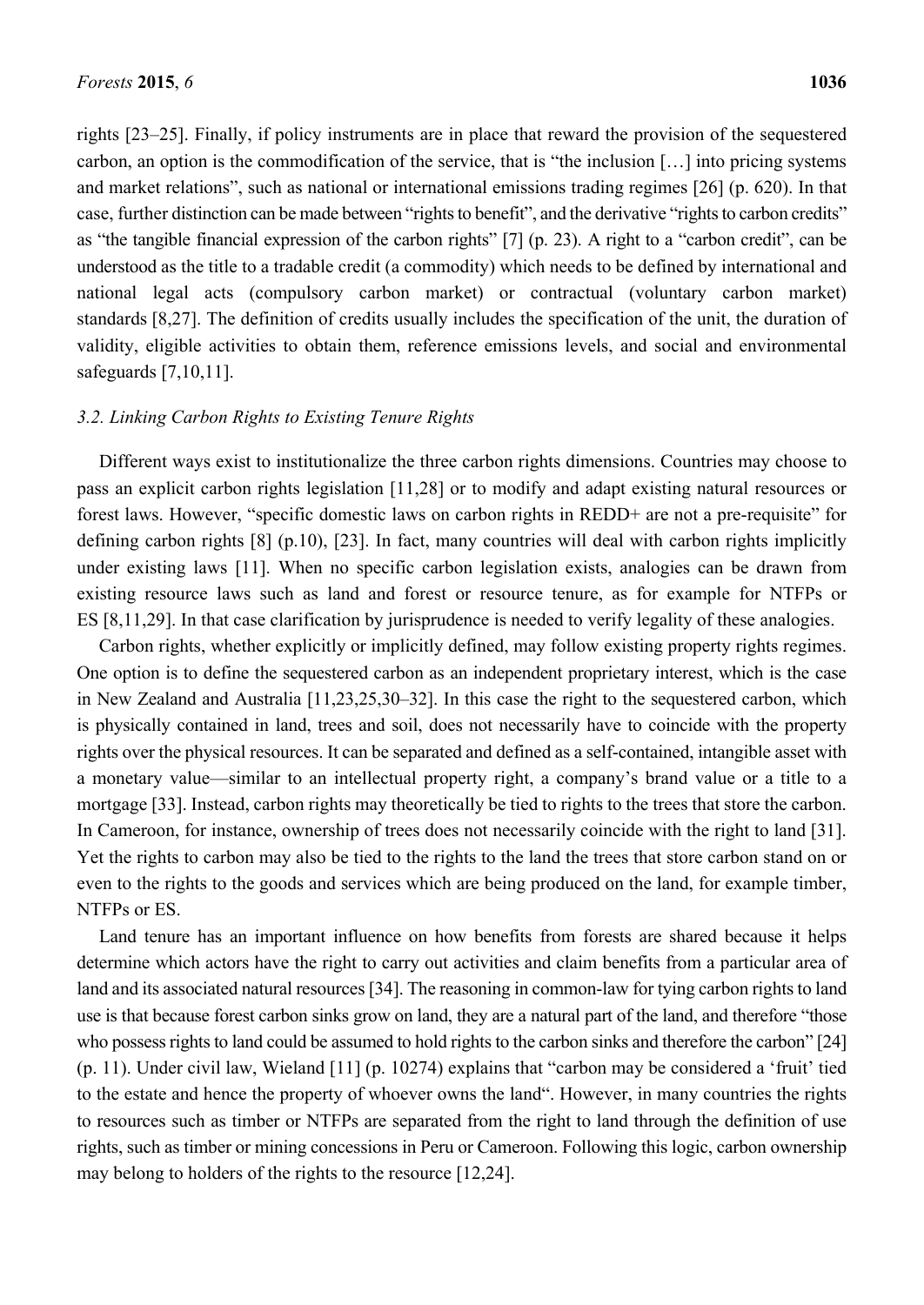Rights to the land or the resource that establish the right to carbon property or the benefits do not necessarily require full ownership of the property. In fact, the majority of forest tenure regimes in predominantly state owned tropical forests, such as Vietnam, Peru or Cameroon, rarely transfer the full bundle of rights [35]. More typically, national governments like Brazil retain or restrict alienation rights while recognizing the rights of indigenous peoples and local communities to use and even co-manage forest resources [36]. Similarly, carbon rights allocation could also be considered a "resource tenure", comparable to the civil law notion of the right of usufruct [17]. This is the right of reaping the fruits (fructus), *i.e.*, income or benefit from someone else's property, without destroying or wasting the subject over which such a right is extended [12,37]. Usufruct is usually conferred for a limited time period, although long-term use rights, as for example for indigenous people on public lands in Brazil, do exist. Policy instruments that grant usufruct rights amongst others encompass conservation easements such as *profits-á-prendre*, conservation concessions (leases), or encumbrance [7,8].

Ownership and use rights may belong to an individual, a group, such as a community, the entire people, the nation or the state. Thus, depending on how rights to carbon and benefits are explicitly or implicitly defined, the resource can be transformed either into a publicly owned commodity or private property or communal property [25,38].

#### *3.3. Liability*

To date, the debate on carbon rights mainly focuses on rights to the property and the rights to benefit. However, rights most often also come with obligations. The rights to carbon as a property, for example, may include the obligation of sustainable and permanent provision of carbon storage, *i.e.*, the continued existence of forest carbon stocks [39]. Furthermore, the right to benefit from emissions reductions can come with liabilities in case of unintended deforestation. Thus, carbon rights legislation just like property laws or contracts must spell out who bears the burden in case responsibilities not being fulfilled, *i.e.*, failure to generate agreed emissions reductions due to e.g., fires, pests or droughts [32]. For the international level of REDD+, different options to cope with the distribution of liability have been discussed (see e.g., [40]). Amongst the options are temporary carbon credits comparable to the rules for CDM A/R credits [40,41], the establishment of an independent banking mechanism in which a certain amount of verified emissions reductions from REDD+ is placed for a certain time period as a security (as a type of buffer), and the involvement of the private insurance sector [39,40]. The question of liability in REDD+ has not been discussed in depth for the national or sub-national levels. However, a prominent opinion is that whoever claims ownership over carbon as a property or rights to benefit should be held responsible in case of failure to meet emissions reductions commitments [12,42].

#### **4. Carbon Rights in Selected Countries**

The following section assesses the status of carbon rights legislation in five REDD+ pilot countries. The aim is to highlight the approaches taken and to predict the practical implications these may have (Figure 1). The conceptual analysis has shown that depending on the different options of international and national REDD+ benefit sharing mechanisms there is a need for clarifying carbon rights institutionalization at national and sub-national levels. Thus, reviewing the national approaches to REDD+ benefit sharing will give a hint as to which dimensions of carbon rights need to be incorporated in national legislations.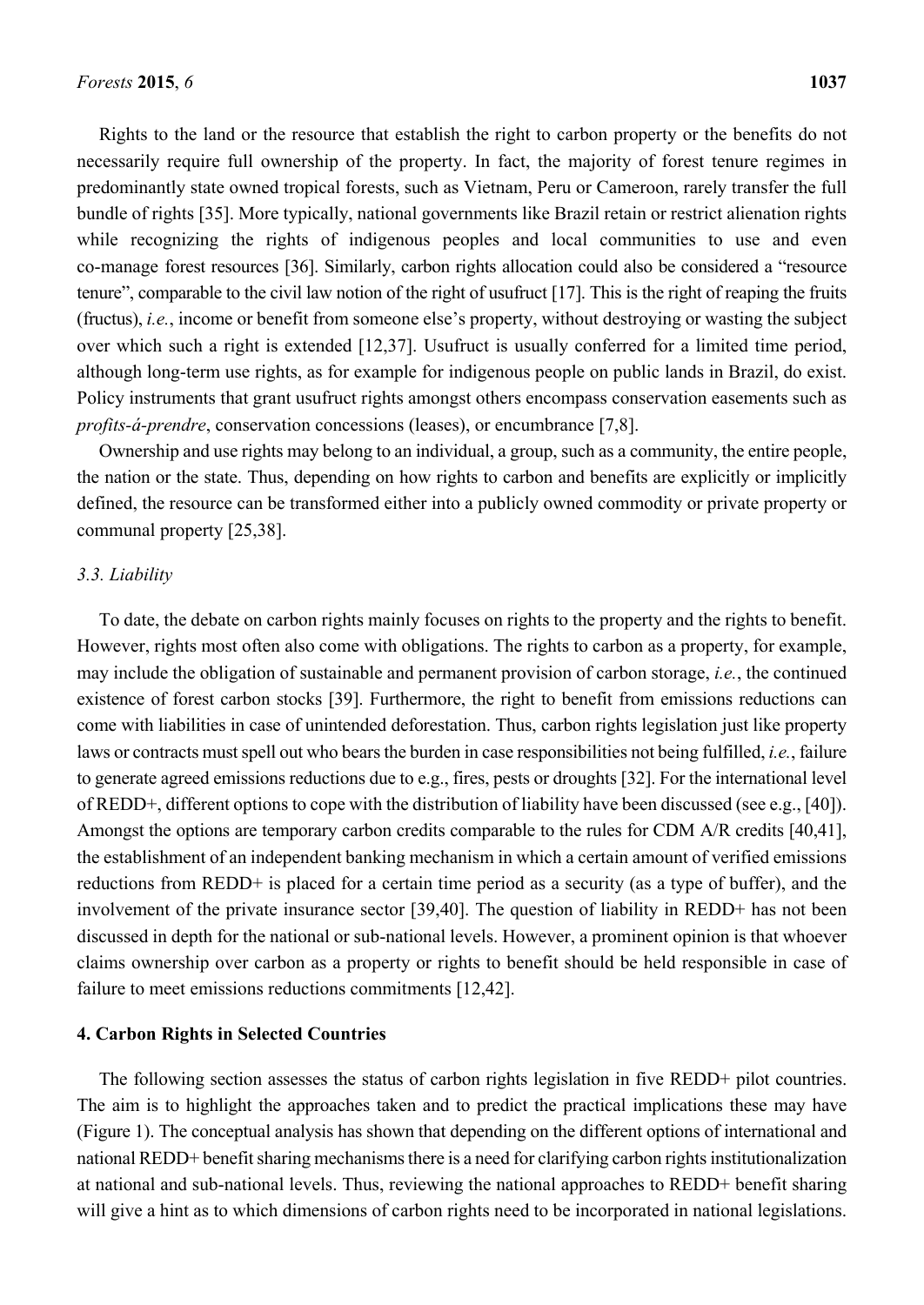If an explicit carbon rights legislation does not exist, the analysis of existing natural resource laws can give valuable insights into how carbon rights might implicitly be defined. It is of particular interest to distinguish whether carbon is treated as a separate proprietary interest or rather tied to the right to land or to the right to the natural resource physically containing it. A clear discernment of the case at hand can give valuable insights into who will be a potential beneficiary of incentives distributed for the provision of carbon ES. Furthermore, this will help answer the questions of what obligations come along with this right and who is held liable in case of failure to provide the carbon ES.

#### *4.1. Peru*

Peru takes a "nested approach" to REDD+ benefit sharing with national accounting and sub-national or project level implementation [11]. Eventually, the goal is to link this nested structure to performance-based incentives from international carbon markets and, potentially, other revenue sources. Currently, the Peruvian Ministry of Environment (MINAM) and some regional governments are taking steps to develop a harmonized benefit sharing system that works across multiple levels of governance.

While the strategy has not yet been formally articulated, preliminary presentations from MINAM suggest that once a national approach is adopted, monetary benefits will flow from the national government to regional governments based on each region's contribution to deforestation and forest degradation reductions and also to maintenance of national carbon stocks. Regional governments would then disburse payments to sub-regional actors including indigenous communities, private landholders, concessionaires and government actors managing protected areas and uncategorized forests. Of these benefits, a certain percentage must be allocated to regional and local governments. If such an approach is adopted, the distribution of benefits will be allocated based on the principle that sub-national jurisdictions are accountable for and entitled to benefit from carbon that is stored on lands within them.

Apart from these steps in the development of a coherent benefit-sharing framework for REDD+, there are other laws and initiatives that have a bearing on revenues from forest conservation, carbon and ecosystem services. While these policies are not explicitly about REDD+, they have implications for carbon rights and therefore future REDD+ benefit sharing schemes.

First, in 2010, Supreme Decree N. 008-2010-MINAM established the National Forest Conservation Program (*Programa Nacional para la Conservación de Bosques*, PNCB) as a voluntary national commitment to conserve 54 million hectares of forest through forestry conservation incentives agreements with the sub-national governments as well as native and peasant communities. So far, approximately \$1.7 million USD have been disbursed annually to 2325 participating families. This process has provided a possible basis for disbursing funds to households, communities, and governments for conserving forests and their associated ES.

Second, a directive proposed in 2013 by the National Protected Areas Entity (SERNANP)—which is housed under MINAM—posits that SERNANP is the owner of carbon and benefits derived from it in forests and lands within its protected areas and their buffer zone. SERNAP therefore not only owns the carbon in these areas but also holds the right to benefit from it, including by way of selling credits. The implication is that REDD+ projects operating in natural protected areas that obtain certified emissions reductions—irrespective of the certification mechanism—must now enter into agreements with SERNANP to determine how benefits are shared. This directive would grant SERNANP the authority to transfer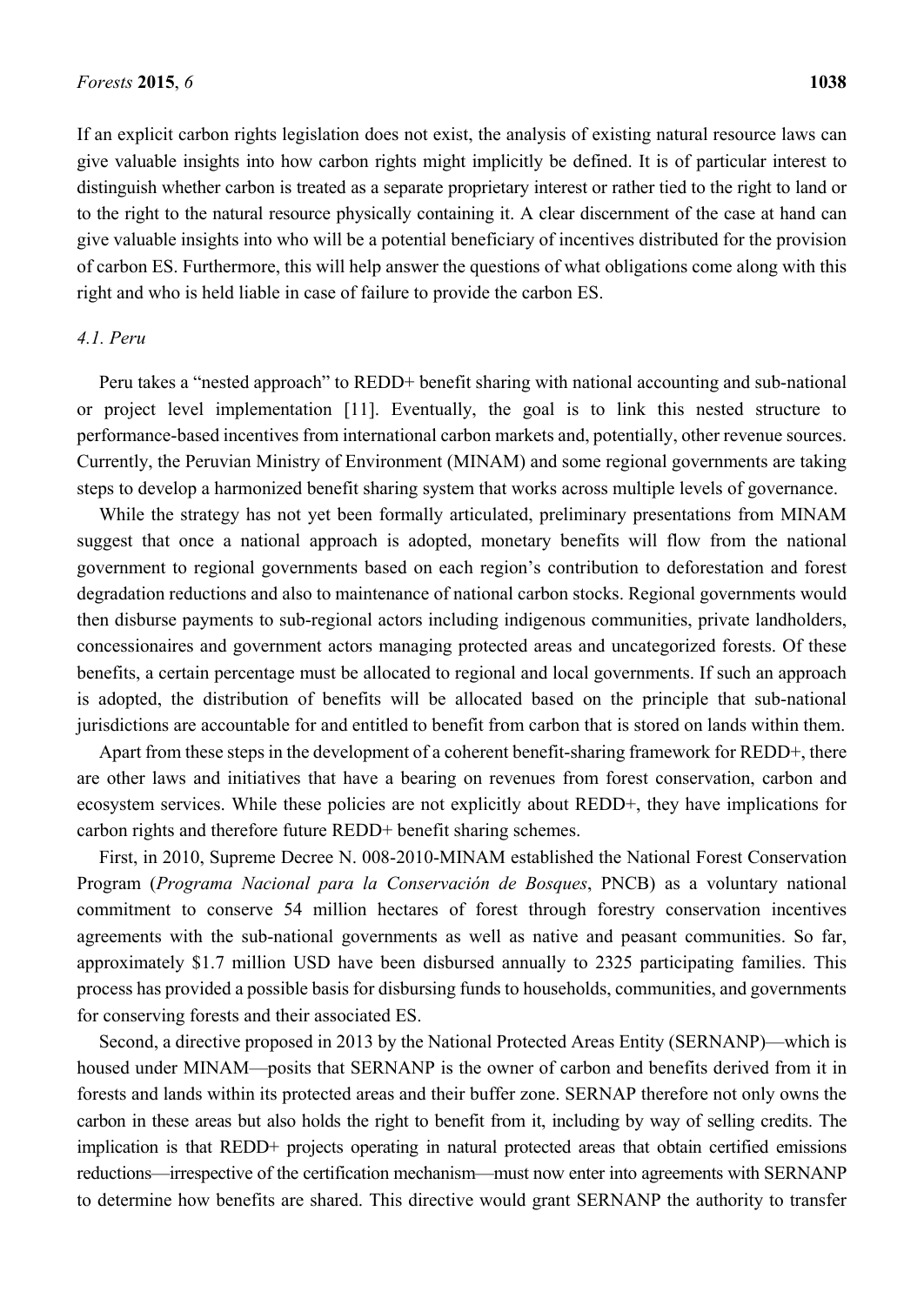rights and certificates to third parties, including REDD+ project implementers. Benefits generated by the sale of carbon credits will be deposited into a bank account created for the project and controlled by the central government. Any interest accrued from such accounts will be transferred to a special fund to support management of the natural protected area and its corresponding buffer zone. While SERNANP would be the owner of carbon rights generated in natural protected areas under this directive, rights currently held by third parties with administrative contracts—such as NGOs who have received contracts from SERNANP to manage or co-manage protected areas—would not be retroactively transferred [43].

Third, to date there have been several legal acts that arguably form an implicit basis for defining carbon rights. Article 66 of the 1993 constitution states that natural resources, including renewable and non-renewable resources, are the national patrimony of Peru. The constitution outlaws private property rights over the "source" of these natural resources such as natural forests [11,44]. The state may not trade natural resources but may grant use rights and concessions to third parties [44,45]. However, the "fruits" and "products" or benefits derived from these natural resources belong to the holder of the concession once they are extracted [11]. The implication is that there is a legal basis for concession holders to claim rights to ecosystems services provided by resources within concessions, potentially including carbon sequestration. Related to this, according to Article 3 of the Natural Resources Act, natural resources refer to components of nature that can be used to satisfy human needs and that have an actual or potential value on the market. Carbon sequestration arguably satisfies all of these conditions and MINAM consequently argues that carbon sequestration is an ecosystem service derived from natural resources that are part of Peru's national forest patrimony [11].

Fourth, a new law on PES enacted in June of 2014 along with the new Forestry will alter the current legal status of carbon rights in Peru. The new "Mechanisms for Payments for Ecosystem Services Law" (Ley de Mecanismos de Retribución por Servicios Ecosistémicos, MRSE), enacted in June 2014, defines ecosystem services (ES) as direct or indirect economic, social and environmental benefits that people obtain from the good condition of ecosystems. Carbon storage is explicitly referred to as an ES by this law. Article 3 of MRSE states that providers of the ES can be private or public and may include both formal and informal rights-holders. These include not only land title holders and concessionaires, but also NGOs that hold administrative contracts over natural protected areas, and others that MINAM recognizes. However, the legislation does not address cases of overlapping rights. For instance, it remains disputed who owns carbon within protected areas where there are also NTFP concessions [11].

Overall, several key questions remain. First, who will benefit? The new PES law will align carbon rights with a broad range of other property rights, including those held by private title holders, possessors, and "other actors that MINAM recognizes". Given that the to date the Ministry of Agriculture has been responsible for managing forestry resources through its Directorate of Forests and Wildlife, this law may empower MINAM to allocate carbon rights. Moreover, the rights holders are specified as users and owners of land for "alternative uses," title holders who have been granted title on the basis of conducting "sustainable use" activities and actors operating in national parks. Certain actors may be more likely to meet these criteria than others. For example, it is not clear how easy it will be for smallholder farmers, especially those who do not have land rights by virtue of membership in a native community, to meet these standards and be considered carbon rights holders.

Second, what obligations come with the ownership rights? Given the criteria for carbon rights holders set forth in the PES law, there may be incentives for actors to meet "alternative" and "sustainable" use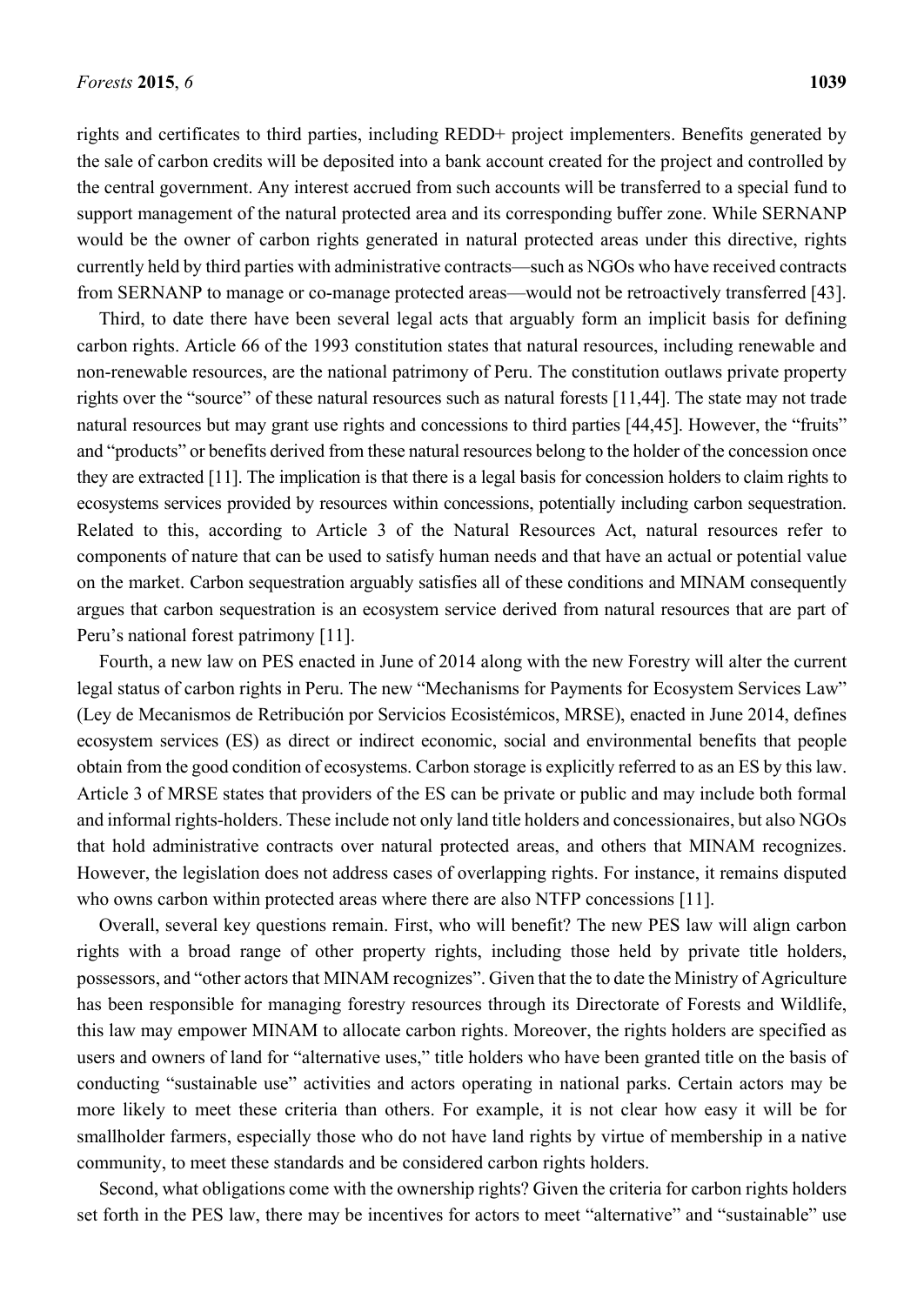criteria to gain rights to carbon. The extent to which this incentive creates a real obligation to change land use behaviors, however, remains to be seen.

Finally, if a nested approach to benefit sharing is adopted, what implications does this have for projects that aim to sell carbon credits on the voluntary market? Currently, projects can pursue independent certification of emissions reductions through standards like the Verified Carbon Standard (VCS). According to respondents from MINAM, Peru, unlike many other countries, aims to allow projects to continue to sell carbon credits on voluntary markets even as the country moves towards a national system aimed at compatibility with international and national compliance markets. The degree to which such a national system oriented towards compliance markets, especially with benefits distributed through regional governments, is compatible with projects that verify their emissions reductions independently remains unclear.

#### *4.2. Brazil*

Brazil's draft National REDD+ Strategy follows an approach of national accounting of emissions reductions with decentralized implementation of benefit sharing. Sub-national agencies and actors will be able to receive and re-distribute benefits relative to achieved reductions in deforestation. With such an aim, they will apply their own criteria for benefit sharing under the guidance a REDD+ national entity, to be created by the strategy [46]. The draft strategy aims at integrating and coordinating different measures already being implemented to reduce deforestation and includes incentive based mechanisms as an additional element.

Brazil is a Federal Republic, a union of twenty-six states, with its territorial extension divided into six natural biomes: Amazon, Cerrado (Brazilian savannah), Atlantic Forest, Pantanal (wetland) and Pampas. Brazil opted to set its REDD+ reference levels by biome, starting with historical deforestation data from the Amazon monitoring since 1988 [47]. The measurement and verification of results in emissions reductions from deforestation and degradation will initially be at the biome level, advancing later into a national accounting with the development of monitoring systems to other biomes different than the Amazon [46]. To date the main REDD+ BSM at federal level is the Amazon Fund, a performance-based mechanism created in 2008. The fund aims at raising donations for non-reimbursable investments in efforts to prevent, monitor and combat deforestation, as well as to promote the preservation and sustainable use of forests in the Amazon Biome [48]. Fundraising for the Amazon Fund is linked to the reduction of emissions of greenhouse gases from deforestation, that is, it is conditioned to the reduction of the annual deforestation rate. How the fund will measure the attribution between funds and reductions, however, is still unclear. The results achieved in terms of reduced emissions are rewarded through donations from developed countries, currently Norway and Germany, and the Brazilian Company Petrobas. Donors in return receive certificates that are nominal, non-transferable, and do not generate carbon rights or REDD+ claims of any nature. In addition to the Amazon Fund, federal legislations are proposed related to REDD+ and the establishment of a national PES scheme. Both of them consider a decentralized distribution approach to benefit sharing. At the same time incentive based mechanisms such as PES are already being introduced at state levels and a number of state, municipal and project levels REDD+ initiatives are being implemented [4].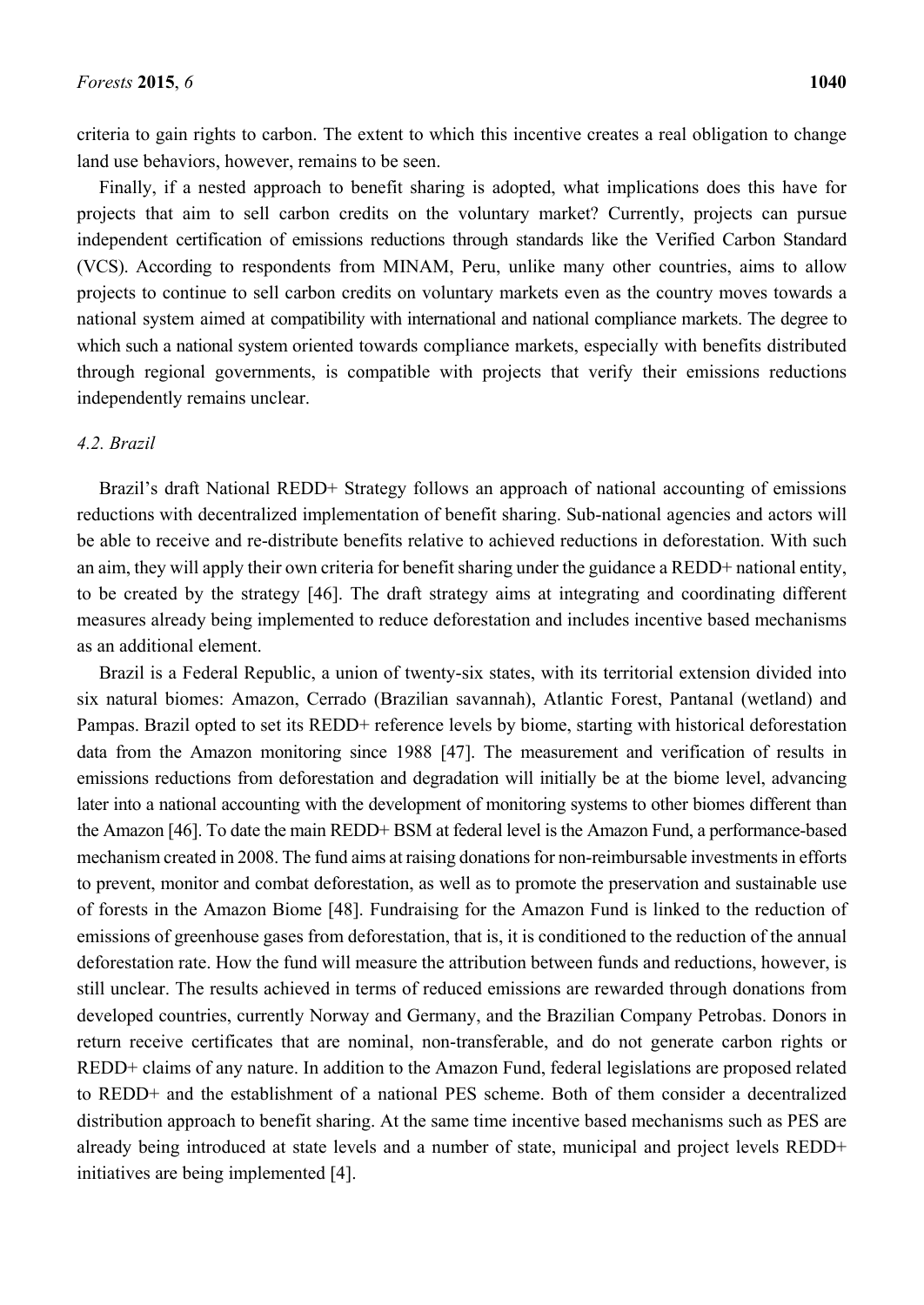Until now, a legal act specifying the nature of rights to carbon is missing at the federal level. For private land "general provisions of constitutional and civil law do provide some guidance" about who owns carbon as a property [49] (p. 260). "According to the Brazilian Civil Code, ownership rights include the right to use, dispose of, and defend property against unlawful possession. The Civil Code further states that the accessories or products derived from a "physical asset" belong to its owner unless otherwise established by law or contract" [49] (p. 261). Butt *et al.* [49] (p. 262) therefore conclude that any benefits or credits resulting from REDD+ should belong to "the owner (or rightful holder) of the physical asset, the forest that generates the climate benefit", following the approach where benefits are tied to resources.

For private lands, the federal government in its draft REDD+ strategy has indicated that the main instruments to reduce deforestation would be positive incentives that can generate tradable rights [46]. These rights would be distributed and traded based on established limits imposed by federal and state legislations on natural resources use, such as the new Forest Law. Examples of these rights include forest quotas and forest asset titles. Other modalities of positive incentives include environmental subsidies, such as PES, and tax reforms to reduce deforestation. Finally, the draft REDD+ strategy adopts social and environmental principles and criteria constructed by civil society actors in 2010, stating that benefits resulting from REDD+ initiatives should be distributed to those with land or resource rights and the ones who promote REDD+ activities and generate reductions [50]. In this sense, although not specified at the federal level, ownership of carbon rights would likely follow the ownership of the land or resources and provision of emissions reductions.

However, for public forests, the Law on the Management of Public Forests, which, amongst others, regulates the concession and use of public forests, prohibits the commercialization of forest management related carbon benefits, except for reforestation activities [8,49]. It "contains an explicit reference to the state's legitimate entitlement to forest carbon from concessionaires and it is thus likely that the state will also claim the carbon rights from government-administered areas" [12] (p. 332). These findings are in line with an analysis of the Brazilian readiness strategy by Larson *et al.* [42] concluding that Brazil leans towards linking formal land ownership with carbon rights.

An exception to this basic rule is the case of indigenous lands (which occupy 21.5% of Brazilian Amazon). Even though indigenous lands are federal land, the Federal Constitution establishes that indigenous people have permanent rights to property and exclusive use of resources on the lands on which they live. Based on these constitutionally guaranteed rights and the historic role of indigenous people in conserving their territories, civil society organizations argue that carbon rights and benefits from marketing of environmental services should accrue to indigenous people [51,52]. A federal legal opinion (AGU-AFC-1/2011) holds that provision of ecosystem services associated with indigenous territories could be constitutionally subject to commercial agreements on the part of indigenous groups and that the rights to carbon benefits and potential credits generated in indigenous lands belong to indigenous people and not to the federal government. "There is, however, still some debate as to whether indigenous peoples would have autonomous legal capacity to negotiate and conclude carbon-related agreements and to what extent they would need to be assisted by the State for participating in REDD+ projects (Telles do Valle and Yamada, 2009; Takacs, 2009)" [8] (p. 22).

In the different federal states, on the other hand, diverging carbon rights legislation initiatives started to operate in the absence of any federal strategy or legislation [53]. The states of Mato Grosso, Acre,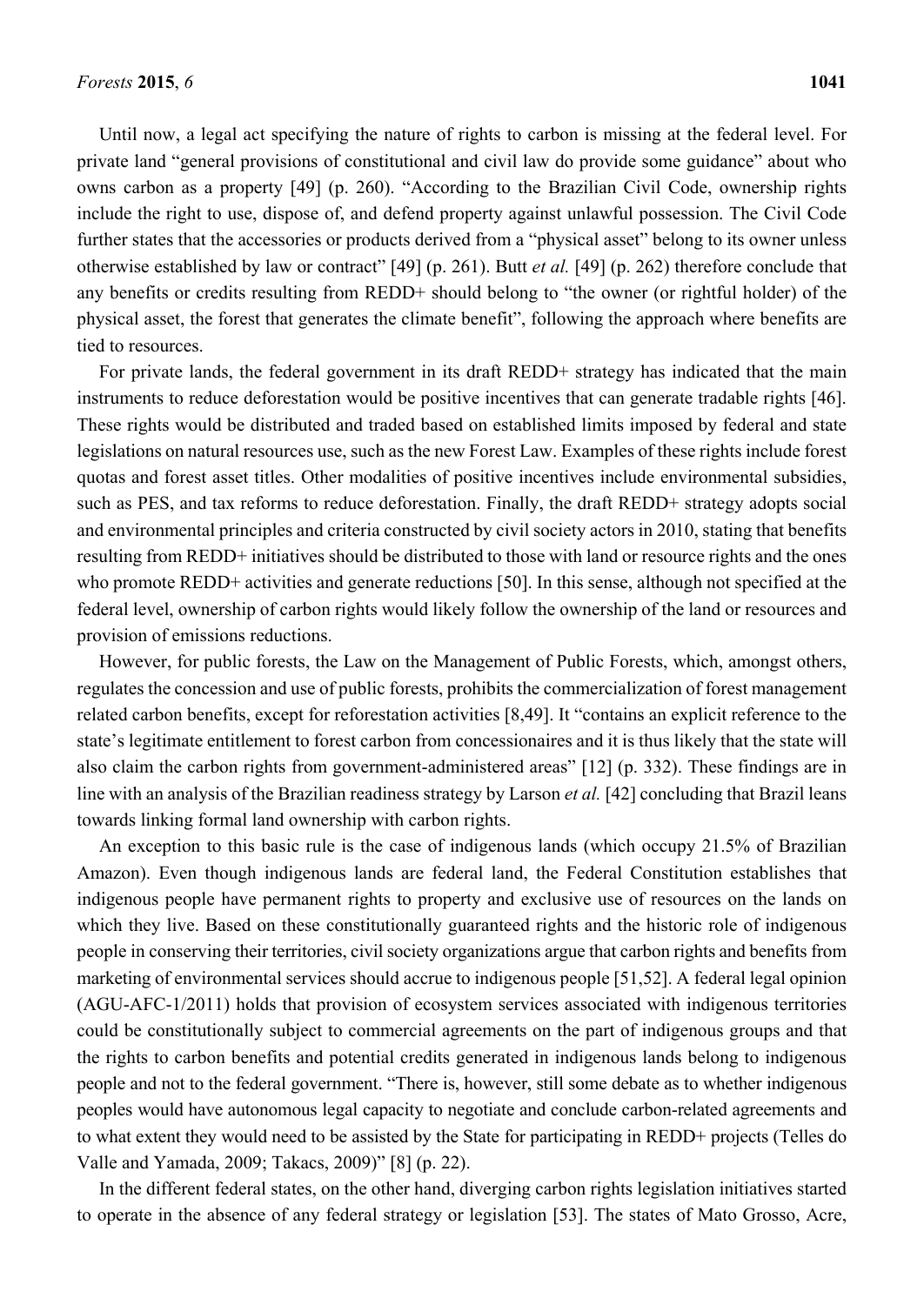Amazonas and Tocantins have already implemented climate and conservation related laws. In the case of Acre and Tocantins, carbon rights generated in public lands belong to the state. In the case of the conservation units (such as sustainable development reserves and protected areas) in the state of Amazonas, this right was temporally transferred to the Amazonas Sustainable Foundation (FAS). The foundation is responsible for managing different conservation units in the state through the Bolsa Floresta Program, a state level PES program. However, FAS needs to apply all financial resources generated through the negotiation of reductions in the management of conservation units in the state [54]. So far, FAS has been negotiating emissions reductions agreements in the voluntary market with actors from the private sector. ES providers, defined by law as the ones who actually generate the services such as traditional communities living in these areas, have rights to access the financial resources generated by reductions in all mentioned states. This access needs to be approved by governments and providers need to be legally based in the lands where services are being maintained, restored, or improved [53].

Recently, the federal states of the Amazon region presented a proposal [55] on how to distribute credits or titles generated by emissions reductions, which they call REDD+ units (U-REDD+), following a nomination originally proposed in the 2009 REDD+ Bill 5.586/2009, which still is under debate at the National Congress (see [56]). According to the proposal, the distribution would occur among diverse stakeholders involved in the process of reducing deforestation, namely governmental or non-governmental agencies, rural producers or indigenous populations and traditional peoples. The division of U-REDD+ proposed would direct 20% to the federal government and 80% to the states. The proposal stresses that the distribution of U-REDD+ to the states does not signify a "pass-through" or use right to the state governments as they should have or establish a specific regulation that determines how REDD+ should be managed at the state level and how its potential benefits would be distributed. They propose the U-REDD+ should be allocated based in the concept of stock-flux, where flux refers to the contribution of each state to the reduction of deforestation (based on its historic rates of deforestation) relative to the reduction of deforestation verified for the entire Amazon biome and stock refers to the quantity of carbon stored in the forested area of the state in relation to the forested area of the whole Amazon biome [55].

At this point, states and federal governments are the actors most likely to benefit from carbon rights generated from REDD+ activities, as majority of lands are public in Brazil (76%). How these rights will be allocated from federal and state levels to local actors is still to be clarified. Considering that emissions reduction will occur on the ground, it is crucial to determine how benefits will reach these actors. Even if they do not have ownership rights to carbon as a property, they should have well defined rights to benefits generated from carbon reductions. One may argue that local actors would not be able to manage and negotiate carbon rights, but a clear strategy for accessing benefits is needed and this process should be free of bureaucratic instances and with high levels of participation in order to guarantee more social oriented distribution and allocation of financial resources. Finally, the definition of obligations that come with carbon rights and the liability of failure in reducing emissions are important elements in a national REDD+ strategy. However, they are overlooked in current debates and remain unclear both at national and sub-national levels.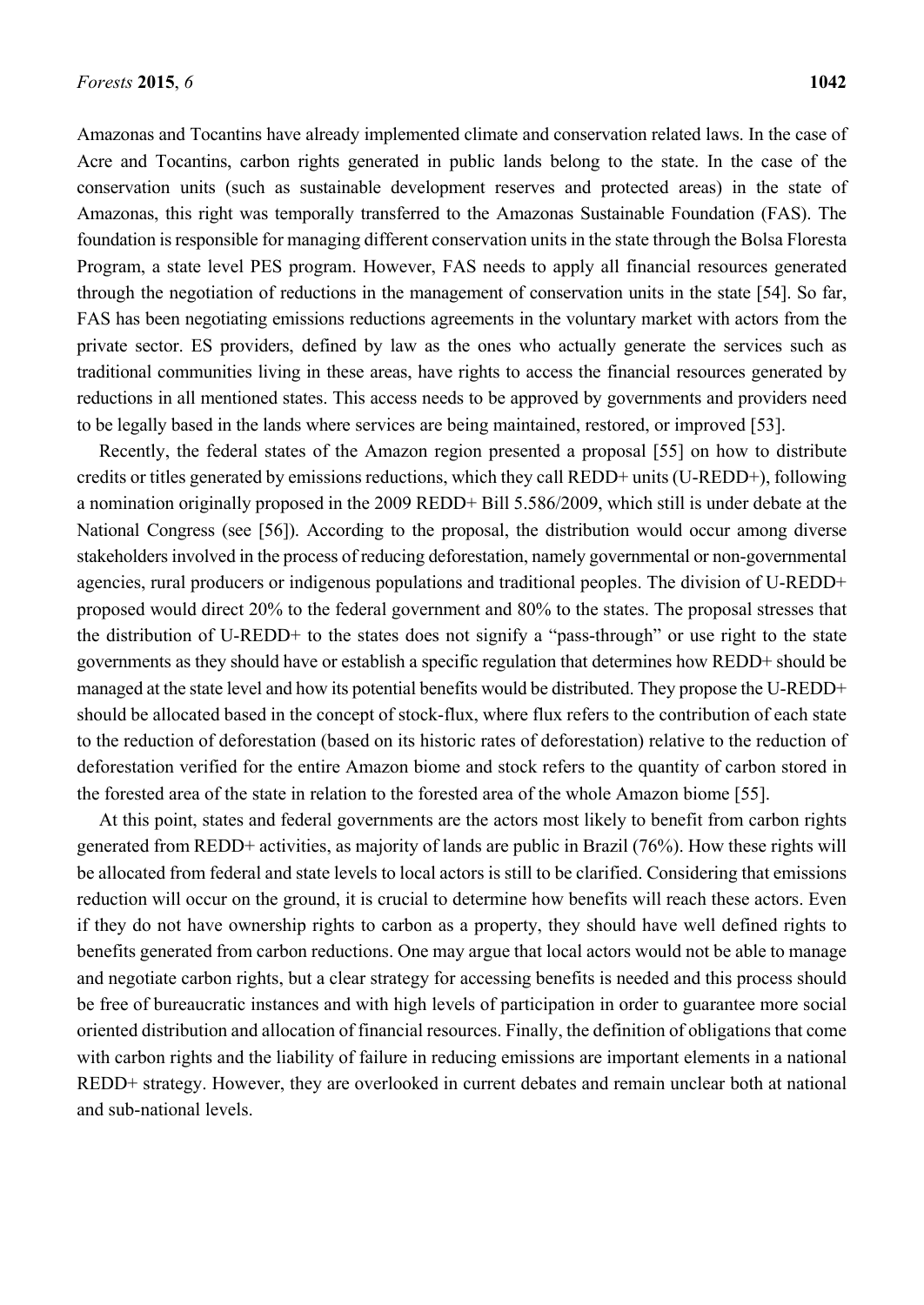#### *4.3. Cameroon*

Cameroon's approach to national REDD+ benefit sharing is not far advanced. The 2012 Forest Carbon Partnership Facility (FCPF) Readiness Preparation Proposal (R-PP) merely states that the national BSM will be based on the experience of other revenue sharing mechanisms currently in place [57] such as the redistribution mechanism of forest logging fees (referred to herein by its French acronym, RFA, *redevance forestière annuelle*). At the same time the R-PP recognizes the clarification of carbon ownership as an important aspect for national scale benefit sharing [57]. Given the current approach to national benefit sharing, it seems unlikely that a national carbon market with tradable carbon credits will be established. However, emphasizing the fact that REDD+ will draw on experiences from existing BSM hints to the establishment of an incentive based mechanism, so that the questions of who owns carbon as a property and who is eligible for receiving benefits needs clarification.

Cameroon—a country with a civil law system—does not have a specific legislation on carbon rights to date. Based on the current legal status of other natural resources, the Cameroonian lawyers Sama and Tawah [58] assert that absorbed or avoided carbon can be classified as a natural resource. In most cases the laws on natural resources link ownership over the resources to the ownership of the land. Cameroon's land property system is based on the 1974 Land ordinance which makes a distinction between: (1) Public domain (state property); (2) Private land; (3) National Domain or National Land (nation property). Such a distinction has an impact on forest law: According to the 1994 Forest law, Cameroon has two main types of forests: (a) Permanent forests that comprise State Forests and Council Forests; (b) Non-permanent forests that comprise communal forests, community forests and private forests [59,60]. The natural resources, such as all genetic resources (1994 Forestry Law, Section 12), all water resources in the national territory (1998 Water Resources Act) and all mining resources except for those covered by personal exploitation permits (Mining Code, Section 2), found in state or communal forests belong to the state; those on national land, which is administered by the state, belong to the Cameroonian nation [61]; those found in council forests belong to the council and the resources in private forests are owned by individuals.

Cameroon's legal system does not make a distinction between trees and the elements such as carbon stored in them. By focusing on forestlands and examining the present status of lands and the absence of any clear distinction between rights over the trees that store carbon and rights over carbon *per se*, Part I, Section 7 of the 1994 Forestry Law states that "the State, local councils, village communities and private individuals may exercise on their forest and aquacultural establishments all the rights that result from ownership subject to restrictions laid down in the regulations governing land tenure and State lands and by this law" [62]. Given that there is no distinction between the owner of the carbon and the resources (the tree storing carbon) and that the owner of the land owns the resources, the owner of carbon may, by implication, be the owner of the land [57,58]. Consequently, the right to carbon as a property and the right to benefit from state and communal forests would belong to the state whereas the right to carbon on community and private forests would belong to the owners of these forests, and the carbon on council forests and national land would respectively belong to councils and to the nation managed by the state.

Cameroon has established a system of different use rights for the exploitation of natural resources in state and national forests such as logging concessions. If, as asserted above, carbon ES are considered as "resources", use rights for these ES would need to be defined to claim benefits for their provision.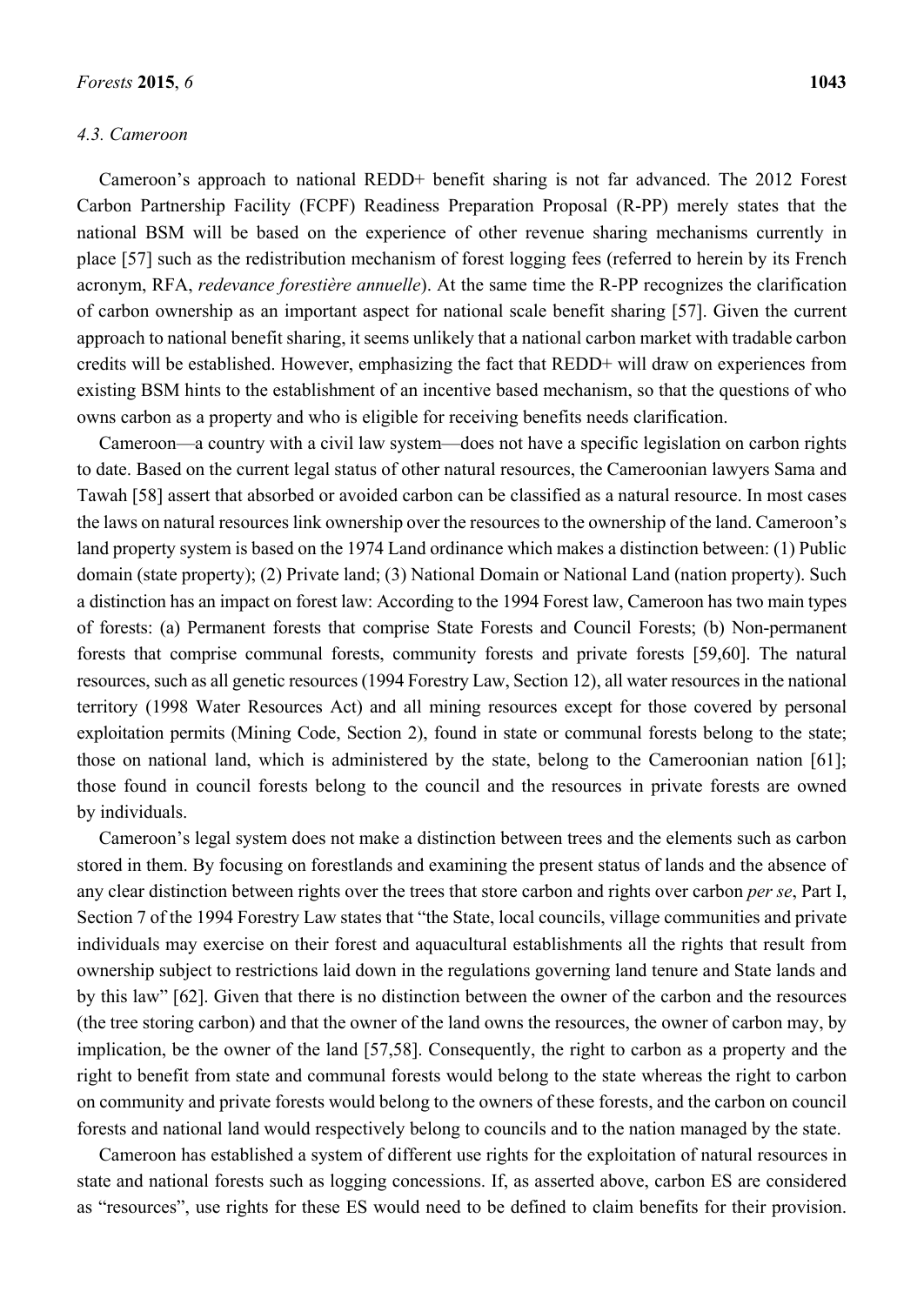Currently, the state can grant usufruct rights to occupants of national land. Local communities that have not registered their land are considered to have usufruct rights. Furthermore, the law provides that customary communities have the right to hunt wildlife, and to collect and gather NTFPs.

Each provisional land concessionaire has an obligation to put to valuable use the area granted to him by planting perennial crops such as palm oil, sugarcane, banana, rubber *etc.* Whether REDD+ activities would be considered as such "valuable use" remains unanswered to date. It is only after five years of evidence of productive use that the state will provide a land concession contract whether held by grant or on lease. If the concessionaire has Cameroonian nationality, he could ask for a land certificate that would provide him full ownership of this land. If the provisional concessionaire is a foreigner, he could obtain an emphyteutic lease that can be renewed or withdrawn in case of non-compliance of some duties, notably the assigned land use.

Although the majority legal opinion concerning carbon ownership in Cameroon is that it will follow the same legal status as other natural resources, *i.e.*, follow the ownership to land, there is no explicit legislation or respective jurisdiction by courts on this matter so that some uncertainty remains. Some authors even argue that a carbon credit could be categorized as an intangible asset [62] and take the form of a monetary asset representing the result of an action. Accordingly, ownership of carbon credits would be granted to forest actors who prove that they are behind the action. This claim would not necessarily "be based on land tenure, but could also include ancestral rights, operating rights, use rights or capital investment" [63] (p. 144).

Taking the current legal framework and majority legal opinion in Cameroon into consideration, it implies that the State as owner or manager of most of the forest land will be the main beneficiary of any carbon rent obtained under future international REDD+ BSM. Furthermore, as the current situation of forest and land management in Cameroon shows, the government has allocated some privileges to concessionaries. Thus, REDD+ proponents or promoters can be expected to be main beneficiaries of a potential carbon rent. Based on experiences from the current policy and practice of RFA redistribution, other stakeholders such as local councils and communities and indigenous people will to a lesser extent be eligible beneficiaries. Therefore, despite the fact that the current land and forest law in Cameroon is very complex and privileges the State as main beneficiary, other stakeholders such as local communities and indigenous people could to a lesser extent generate benefits from a future international REDD+ BSM. It can be expected that under the current legal situation, liability for future carbon losses will rest with the owner of the forest land or the holder of a use right. However, this implies that clarity of land and forest tenure in Cameroon is needed for the functionality of any future national BSM.

#### *4.4. Vietnam*

Vietnam is planning to take a "national approach" (see Section 2) to REDD+ benefit sharing where the country as a whole will be rewarded for the reduced emissions through an international finance mechanism under the UNFCCC. According to Decision 799 on the National REDD+ program, the BSM in Vietnam is based on a National REDD Fund, which is established under the Vietnam Forest Protection and Development Fund (VNFF). After years of deliberations on the specific design of the REDD+ Fund, the fund will be set up within existing government structures and established at central level only with no additional funds at the provincial level. The fund will mobilize and receive contributions and grants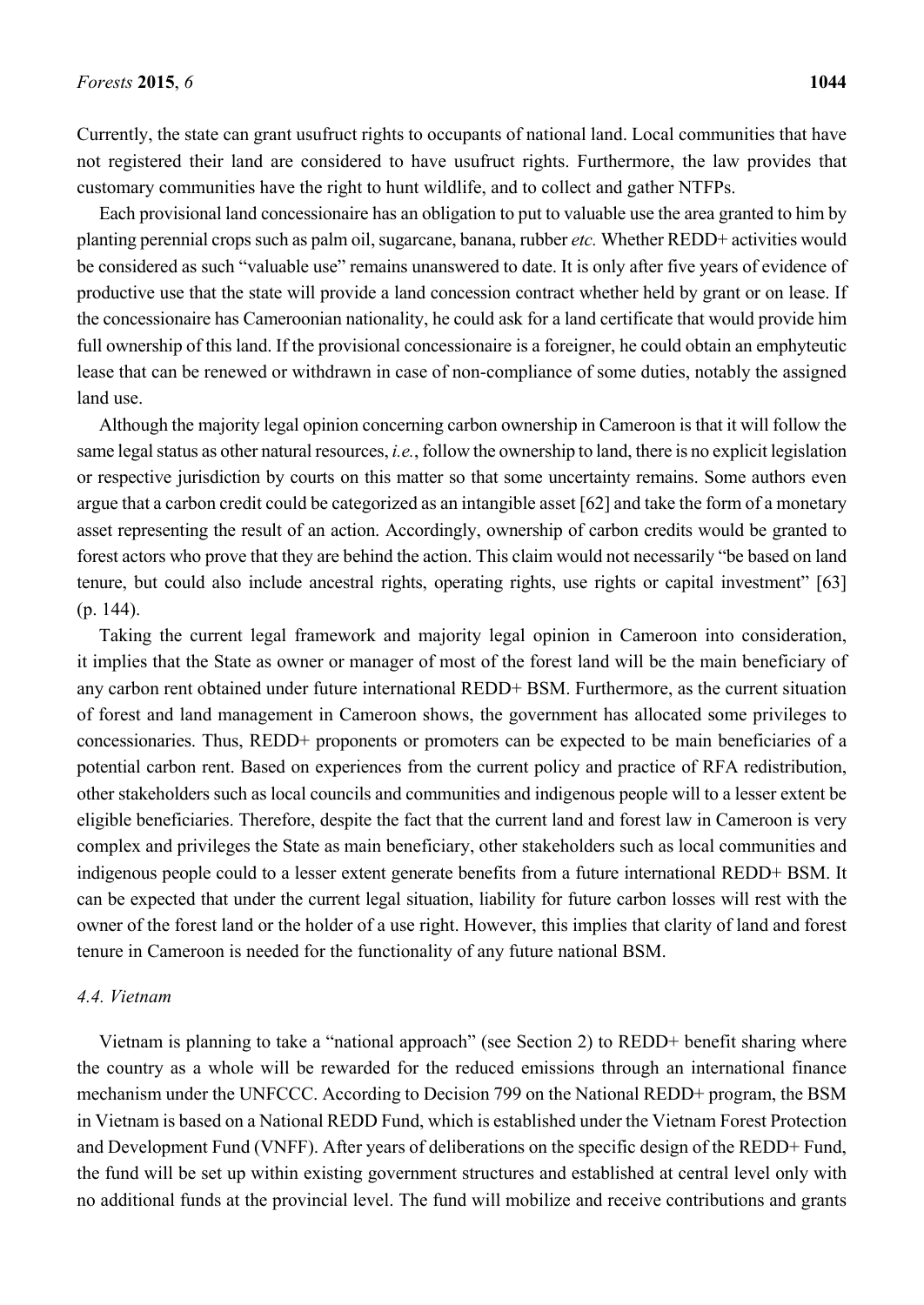provided by foreign countries, organizations or individuals for REDD+ activities and voluntary grants from domestic entities [64]. For the domestic disbursement of financial benefits through the REDD+ Fund, the national Payments for Forest Environmental Services Program (PFES) may act as a blue print. PFES already includes carbon ES as one of four ES considered when determining direct and indirect payments to the providers of the services through forest protection activities [65].

The discussion about the definition of carbon rights, who should own them, and who should benefit from them has only recently been taken up, and the government acknowledges that there are gaps in the legal framework [66]. Yet, current forest and related policies offer numerous interpretations on how carbon rights can be defined in Vietnam, and therefore need to be better clarified through the national REDD+ program. According to the Vietnamese Constitution all land and forest resources belong to the people. The state acts as their representative and manages the resources for stable long-term use [67]. According to several donors, such as the UN-REDD Programme, which supports nationally-led REDD+ readiness processes [68], this means that the country as a whole will be rewarded for the reduced emissions and, therefore, there is no need to define individual carbon rights. However, the 2003 Land Law stipulates that "the State shall grant land use rights to land users via the allocation of land, lease of land, and recognition of land use rights for persons currently using the land stably" (Art. 5) and defines in detail the rights to possess, manage and use land. Recognized land users include mass organizations, communities, family households and individuals (Art. 9). These landholders must use their land economically, effectively and in an environmentally protective manner (Art. 11). If landholders comply with Art. 11 they obtain the right to benefit form the results of their labor and the results of investments in the land. Furthermore they may appreciate the benefits arising from state works for protection and improvement of agricultural land and the right to be issued certificates of their land use rights (Art. 105) [69]. Following the reasoning of this law, there is an individual entitlement to benefit streams generated through land-use activities that could be applicable to REDD+ activities. In the specific case of natural forests, the 2004 Forest Protection and Development Law assigns exclusive management and decision-making rights to the state. This includes the right to regulate any benefits and profits generated from natural forest [69]. Similar to the General Land Law "it also grants forest users some managerial rights over the forest, as well as the right to generate income and benefits from their labor and investments in forest land" [66] (p. 16). "In principle, this means that forest owners will have the right to receive the value added from carbon payments from the point where they are allocated land" [66] (p. 27).

The debate on carbon rights is further complicated by recent concerns raised by the domestic private sector, particularly the timber processing and furniture industry. The Forest Protection and Development Law 2004 and the Decree 99 on the National Payment for Forest Environmental Services Law explicitly recognizes the principle that buyers may purchase forest goods and services, delivering payments to those who protect and regenerate the forests. According to Article 84 of the 2005 Law on Environmental Protection, carbon emission transactions with international buyers would have to be approved by the Prime Minister. According to Prime Minister decision No. 1775/QD-TTg on Approval of Project of Greenhouse Gas Emission Management, Management of Carbon Credit Business Activities to the Global Market, international and national organizations, the private sector, legal entities that are involved in developing, implementing and managing REDD+ activities which may lead to the allocation of carbon credits in the voluntary (or later compulsory) carbon market in Vietnam should be encouraged and supported. Following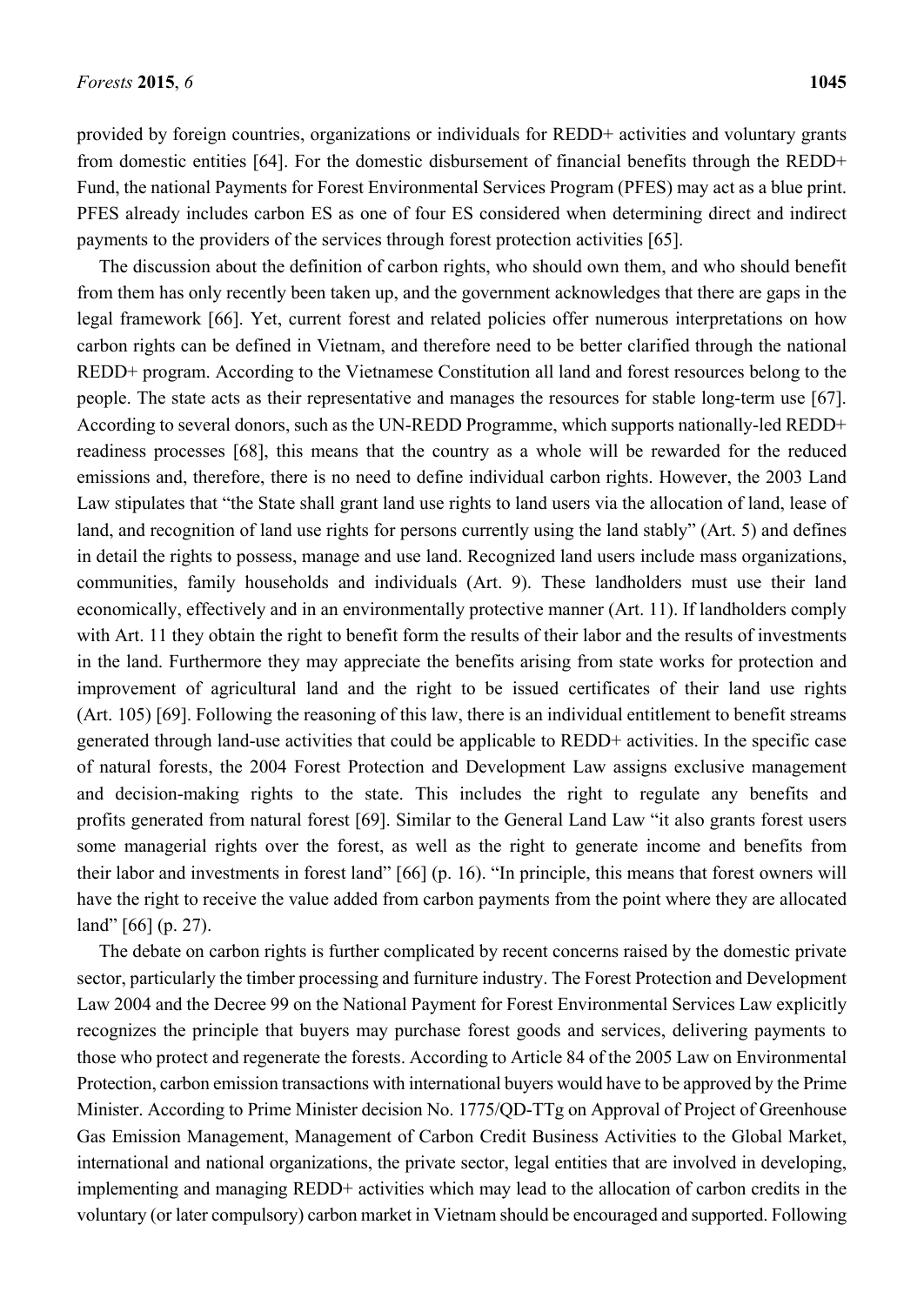this legal interpretation, the private sector would currently have no ownership rights over forest lands. However, it could obtain rights to benefit from REDD+ activities through officially assigned use rights. Several domestic stakeholders from the private sector that have participated in REDD+ consultation workshops claim that the major incentives for them to get involved in REDD+ projects is to obtain rights to benefit from REDD+ activities [66].

As can be seen from the analysis above, the exact interpretation of carbon rights, especially of who is entitled to benefit streams, is still unclear due to the complexity of current legal documents and the REDD+ framework. The National REDD+ Program 2012 was expected to address that lack of clarity, yet carbon rights are still overlooked in political discussion to date [64]. The National REDD+ program, however, highlights that one of its strategic solutions for REDD+ in the future is to set up a legal framework for carbon rights in the next 5 years. Moreover, the structure of the BSM embedded in current national REDD programs has different implications for carbon rights recognition.

The fact that the government finally decided to install a National REDD+ fund under existing government structures—and that the fund is only established at the national level—implies that carbon rights will belong to the people and managed by the government. Thus, non-state actors will have limited leverage over the distribution of carbon rights. However, personal communication with representatives from MARD and the National REDD+ Fund shows limited discussion and consideration of this issue in the current national REDD+ plan and operational guidelines of the fund. While donors and international nongovernmental organizations (INGOs) seem to support this approach, civil society organizations (CSOs) and nongovernmental organizations (NGOs) raise concerns. They fear that local authorities, CSOs and local projects will not have a voice in the process of negotiating REDD+ activities and payments and that the benefits provided to them will be rather limited. This in turn could lead to a lack of motivation for local people to participate in the process and hamper overall effectiveness of the approach. However, even framing carbon rights as linked to forest use rights as indicated in the Land Law and the Forest Protection and Development Law, local people are in a disadvantaged situation concerning the access to and benefits from carbon rights. Currently, the majority of high quality forests (more than 85%—see [66]) are kept and managed by state owned companies, so the main benefits derived from REDD+ activities would be distributed to government agencies. Therefore, the current conceptualization of carbon rights based on existing laws could reaffirm existing inequity without strengthening the legal status of local people.

In Vietnam, as the state manages the land and forest on behalf of its citizens, the state will receive and manage the benefits derived from REDD+ activities for the nation. Thus, it seems likely that the state itself will be held liable if it fails to reduce emissions. Yet, how this will be translated into practice remains unclear. Even though the government is currently developing a national REDD+ safeguards system, the issue of liability is overlooked. Experience from the implementation of the national PFES program shows that the state sub-contracts non-state actors to conduct forest protection activities. In this contract non-state actors may be held accountable in case of not conducting agreed upon patrol and management of the forest. However, these obligations are not always clearly stated and communicated in the formal forest protection agreement between the state agencies and the sub-contractors. The reasons for the lack of clarity amongst others lie in poor contract arrangement and too little communication effort devoted to explain those obligations clearly to forest managers. These issues need to be considered in the future development of national REDD+ liability rules.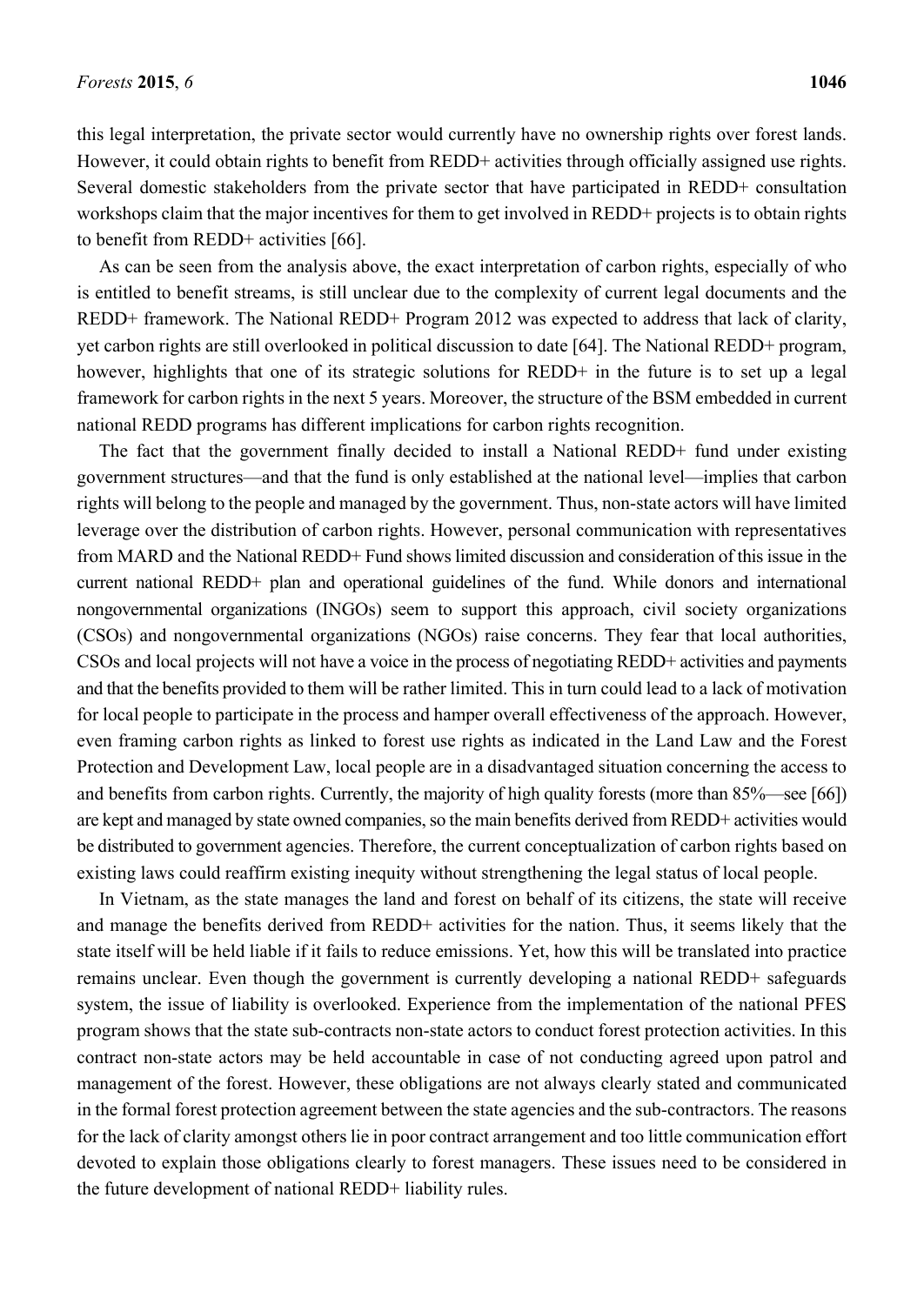#### *4.5. Indonesia*

In Indonesia, a number of Ministerial Decrees and local bylaws addressing REDD+ exist, amongst them regulations concerning REDD+ or carbon projects by the Ministry of Forestry [49]. However, guidelines concerning the distribution of REDD+ funds are limited. The REDD+ Task Force, now upgraded to officially become a ministerial level REDD+ Agency, has designed a general framework for a centralized funding mechanism, the Financing REDD+ Instruments in Indonesia (FREDDI). As an element of the framework, the Trust Fund for REDD+ is planned to manage, distribute and mobilize funds through three modalities of REDD+ funding instruments: grants, investments and payments for performance (Table 1).

To date, however, it remains unclear what form the financial mechanism will take beyond this framework and "whether carbon is a nationally owned good which should be regulated by the state" [63] (p. 132). Article 33 of the Indonesian Constitution states that "land, water and natural resources shall be controlled by the state and be used for the greatest benefit of the people". This statement gives the Government of Indonesia the authority to control, regulate and manage forest lands and natural resources for the purposes of "national welfare" [69]. Currently, 68% of the 187 million hectares of Indonesia's land mass is administered by the Ministry of Forestry and classified as the forest zone (kawasan hutan). The Ministry has the authority to lease state forest areas within the forest zone to individuals, private companies, cooperatives and state owned enterprises [70].

Issues relating to carbon tenure are covered by several regulations, among others Government Regulation (GR) 6 of 2007, now amended by GR 3 of 2008 on Forest Planning. For provincial and district governments these regulations (GR 6 of 2007 and GR 3 of 2008) provide a key legal basis, authorizing provincial and district governments to issue Permits for the Utilization of Environmental Services called Izin Usaha Pemanfaatan Jasa Lingkungan (IUPJL) [71]. Article 25 in both GR 6 of 2007 and GR 3 of 2008 states that carbon sequestration and storage are among the incorporated eligible environmental services providing activities in Protection Forests, while Article 33 refers to the same activities in Production Forests (GR 6 of 2007; GR 3 of 2008). Therefore, these GRs entitle license holders to rights over carbon sequestration and storage in production and protection forests. Licenses are granted for a term of 30 years and can be extended (Article 29 and 50 of GR 6 of 2007 and GR 3 of 2008, respectively) [72]. As is the case with forest product extraction by concession holders, an IUPJL suggests that "carbon tenure in state forests does not entail right of ownership, instead it is limited to right of enterprise by selling sequestered carbon to third parties" [73] (p. 34).

Further arrangements regarding procedures for securing carbon sequestration and storage permits are provided in the lower level Ministry of Forestry Regulation (MoF-R) 36 of 2009 on Procedures for Licensing of Commercial Use of Carbon Sequestration and/or Storage in Production and Protection Forests. MoF-R 36 of 2009 refers to forest carbon sequestration and storage as part of ES activities in Production and Protection Forests, including a series of activities under sustainable forest management [73]. The regulation provides the opportunity for holders of management rights over production and protection forests, including timber concessionaires and communities, to apply for IUPJL of carbon sequestration and storage. MoF-R 36 of 2009 determines who can finance carbon projects under IUPJL and who will receive payments from the sale of carbon offsets and the proportions to be assigned to each recipient. It provides that specified permit holders can apply, with a fee, for a permit for carbon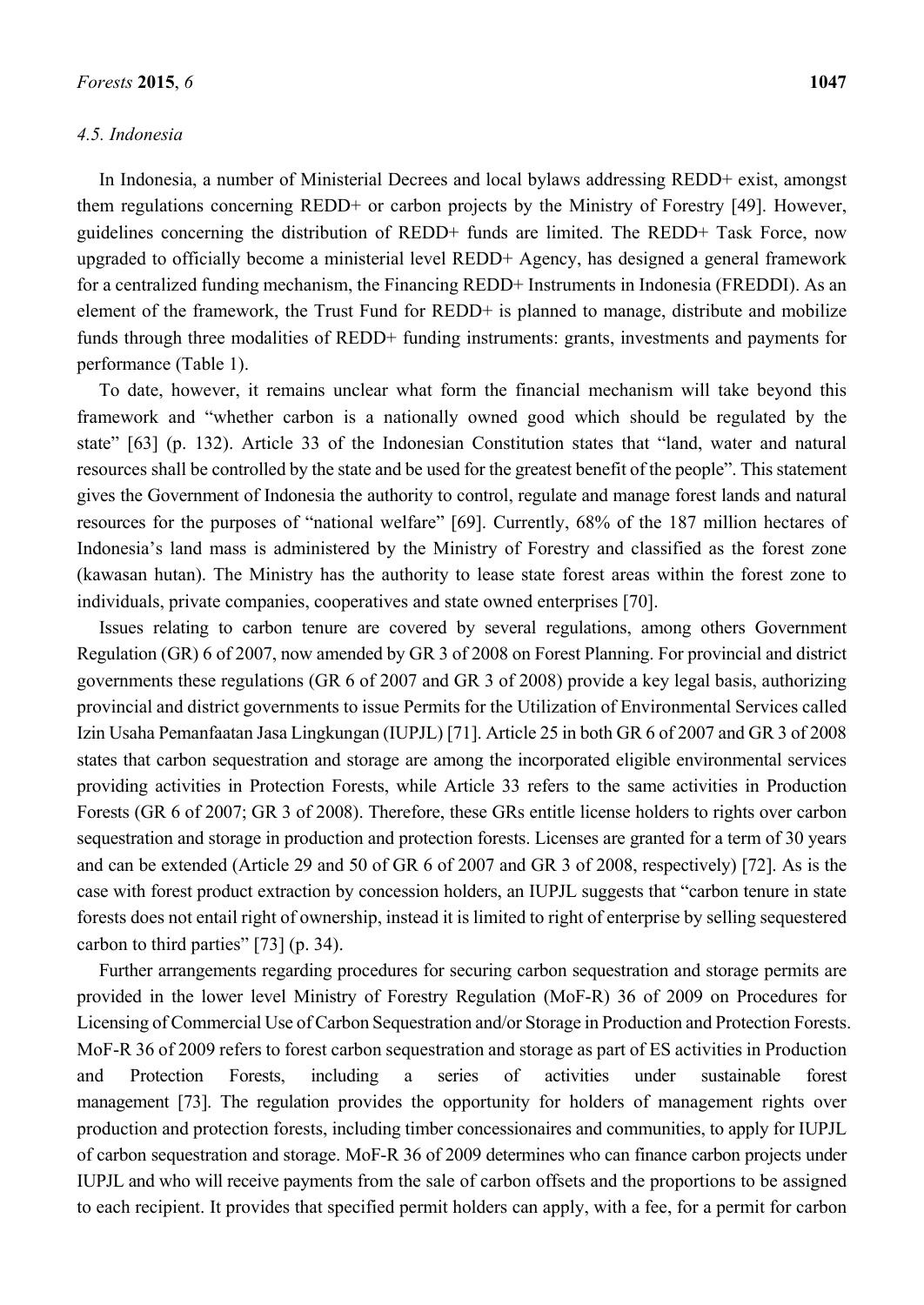sequestration and storage activities, for a period of 25 years with the possibility of extension. According to Article 5, this includes those who (1) hold forest timber concessions for natural, plantation or community plantation forests; (2) hold use permits for protection forests or community forests; or (3) are village forest managers. In areas not subject to permits, Article 7 stipulates that individuals, cooperatives and other businesses operating in priority areas of agriculture, estate crops or forestry may also submit proposals for carbon sequestration and storage enterprises [73]. As with other forest product use or extraction permits, business permits regulate the distribution of benefits from carbon sequestration and storage. Annex III of this regulation states that the benefits of sequestration and storage are to be distributed not only to the state (in the form of non-tax state revenue) but also to surrounding communities according to a set of uniform percentage-based splits [69,73].

While some perceive MoF-R 36/2009 as adding clarity to carbon rights in protection and production forests (e.g., [69]), the legal situation is actually ambiguous. First, Article 4 of MoF-R 36 states that the implementation of carbon storage from REDD and carbon sequestration from CDM will be guided by separate MoF-R, which means that MoF-R 36 only applies to IUPJL. Doubts remain as to whether the benefit sharing arrangement guidelines provided by MoF-R 36 of 2009 will ultimately be implemented due to several issues. First, the regulation states that it will be elaborated by another regulation but none has been formulated to date. Second, revenue sharing arrangements are under the responsibility of the Ministry of Finance rather than the Ministry of Forestry. As such the Ministry of Finance challenges the provision [74]. Third, the determination of REDD+ or carbon sequestration and storage revenues as non-tax revenues should be stipulated by a Government Regulation, not by a Ministerial Regulation. A Government Regulation has a higher status than a Ministerial Regulation, thus doubts about the legality of the regulation remain.

A new GR 12 of 2014 on Types and Tariffs of Non-tax Government Revenue in the Ministry Forestry regulates how much of carbon proceeds should be paid to the Government. Article 1 of this regulation sets out that transactions resulting from carbon sequestration and carbon storage from the forest zone are determined as one source of non-tax revenue in the Ministry of Forestry. The appendix of Article 1 sets this tariff to 10% of the sales from transactions associated with carbon sequestration and storage. GR 12 of 2014 provides important insights related to carbon tenure. Although carbon tenure is not described explicitly in any documents, this GR suggests that proceeds from "carbon extraction" are regulated by the state and in this sense treated as analogous to timber or other forest products. The government treats carbon derived from the forest zone as a sale-able commodity and hence imposes a tariff on its sale. In this case, the rights to use of forests allows for a right to sell the carbon. It is important to note that MoF-R 36 of 2009 and GR 12/2014 only regulate carbon within the forest zone. Thus, any transactions of carbon from forests outside the forest zone (some areas outside the Forest Zone are forested) are not regulated under these policies (see also [72]).

Other Ministry of Forestry regulations are also available to provide guidelines for carbon activities. For example, MoF-R 30 of 2009 on the procedures of REDD+ determines the procedures to establish REDD+ projects both in state and rights (non-state) forests. Project proponents have the right to receive payments for emission reductions and to sell carbon from the REDD+ interventions and are obliged to manage forests within REDD+ implementation. MoF-R 20 of 2012 on Forest Carbon Implementation on both demonstration activities and full implementation lays out the rights and responsibilities of carbon project proponents, which include the right to implement carbon-related activities and to sell the carbon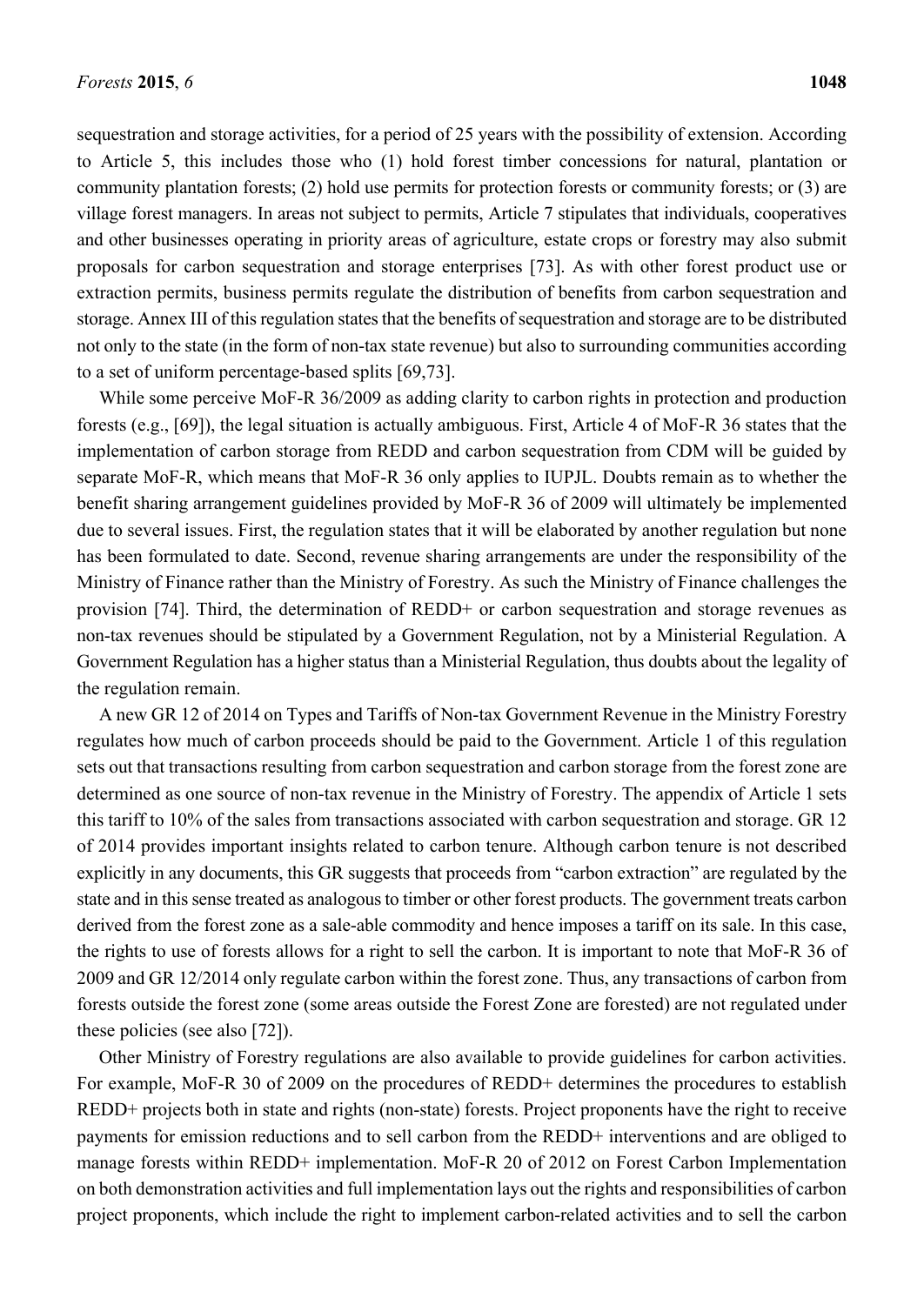managed, and that the government gets levies from the resulting carbon transactions. This regulation does not mention carbon tenure. However, Article 3 of the regulation states that forest carbon implementation is also aimed to empower communities within and outside the forest zone. The regulation thus provides guidelines for both state forests (all categories of the forest zone, production, protection and conservation forests) and rights forests (*i.e.*, non-state forests), including community forests.

Even though a number of state regulations with respect to benefit sharing from carbon emission reduction activities and carbon rights have been enacted in Indonesia in the past decade, fundamental questions about the validity of some of the regulations exist. There seems to be a trend in the regulations treating the provision of forest carbon ES as a land use comparable to other land uses for which use rights can be given out by the state. Furthermore, it seems as if the holder of such a use-right will thereby receive the right to benefit from the provision of these ES. While the regulations cited above all consider some share of the revenues generated to be distributed to the state, the specific percentage varies. For example, the 2014 regulation suggests that the government will only receive 10% of carbon sales—the distribution of the remaining 90% remains unanswered. In addition, the procedures on the reporting of carbon sales have not been formulated.

While those granted the permits for carbon sequestration and storage activities have the right to sell the carbon, as regulated by MoF-R 36 of 2009, the associated obligations and risks are not spelled out in the regulation. It seems that with the transfer of use rights the carbon ES provider also carries liability in case these services are not provided. As a way to hedge for failure of delivery, Article 17 states that the permit holder or project owner can insure the carbon project nationally or internationally. Furthermore, Articles 25 and 33 of GR 3 of 2008 state the obligation that business activity of ES utilization in protected forest (Article 25) or production forest (Article 33) "shall be executed with the provision that the activity does not reduce, change or eliminate the main function thereof, does not change landscape, does not destroy equilibrium of environmental substances".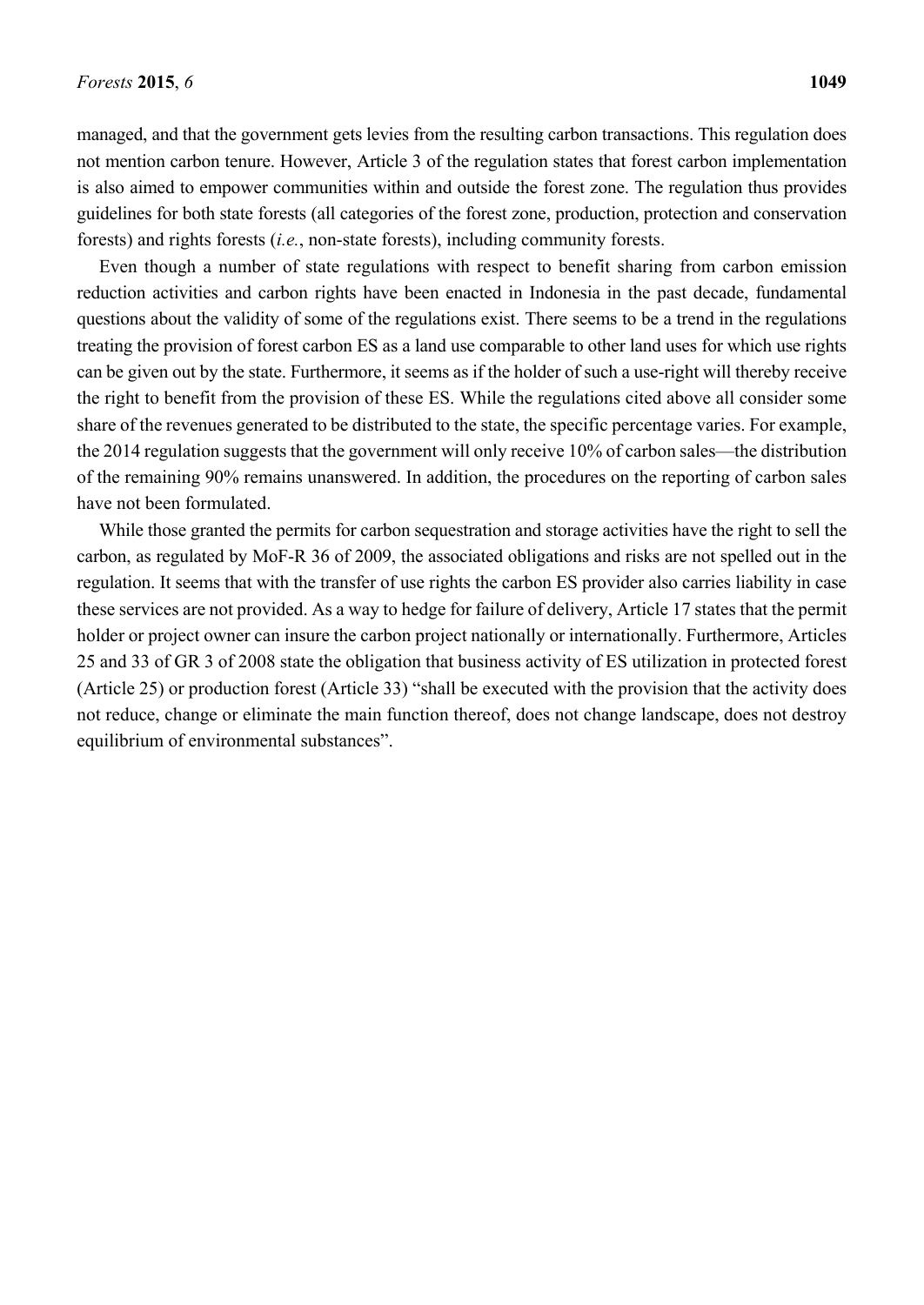| <b>Assessment Steps</b>   | <b>Implementation Options</b>                        |                                          |                                                             |  |
|---------------------------|------------------------------------------------------|------------------------------------------|-------------------------------------------------------------|--|
| 1. National approach to   | Domestic incentive based mechanism                   | Carbon market                            |                                                             |  |
| benefit sharing           | (e.g. Trust fund or PES)                             |                                          | Nested approach                                             |  |
| Peru                      | Yes                                                  | Yes, some states                         | Yes                                                         |  |
| <b>Brazil</b>             | Yes, Amazon Fund at federal level                    | Not at federal level, but in             | De facto                                                    |  |
|                           |                                                      | some states                              |                                                             |  |
| Cameroon                  | Yes                                                  | Unlikely                                 | N <sub>0</sub>                                              |  |
| Vietnam                   | Yes, REDD+ Funds, PFES                               | Yes, through national level              | No                                                          |  |
| Indonesia                 | Yes                                                  | Yes                                      | Specified emissions reductions targets for provincial level |  |
| 2. Legal basis for carbon |                                                      |                                          |                                                             |  |
| rights                    | Explicitly defined?                                  | Implicitly treated as                    |                                                             |  |
| Peru                      | Yes, defined for PAs and in new PES law              |                                          | Natural resource or 'fruit', in PES law C-seq as ES         |  |
| <b>Brazil</b>             | Not on federal level, but in some state legislations |                                          | Natural resources / Environmental Services                  |  |
| Cameroon                  | N <sub>0</sub>                                       |                                          | Natural resources                                           |  |
| Vietnam                   | No, but recognized in PFES                           |                                          | Forest resources; in PFES Forest goods & services           |  |
| Indonesia                 | Yes, but disputed                                    | C-seq $&$ storage as ES                  |                                                             |  |
| 3. Carbon rights          |                                                      |                                          |                                                             |  |
| dimensions                | Property                                             | Benefit<br>If treated as 'fruit', and in | Credit                                                      |  |
| Peru                      | Yes                                                  |                                          | Yes for PAs                                                 |  |
|                           |                                                      | PES law                                  |                                                             |  |
| <b>Brazil</b>             | Yes                                                  | Yes, but also obligation to              | Not at the national level, but some state level projects do |  |
|                           |                                                      | compensate                               | generate credits at the voluntary market                    |  |
| Cameroon                  | Yes                                                  | Yes                                      | N <sub>0</sub>                                              |  |
| Vietnam                   | Yes                                                  | Yes                                      | N <sub>o</sub>                                              |  |
| Indonesia                 | Yes                                                  | Yes                                      | No domestic system, but participation of projects in the    |  |
|                           |                                                      |                                          | voluntary market                                            |  |

# **Table 1.** Assessment of national carbon rights legislation in focus countries.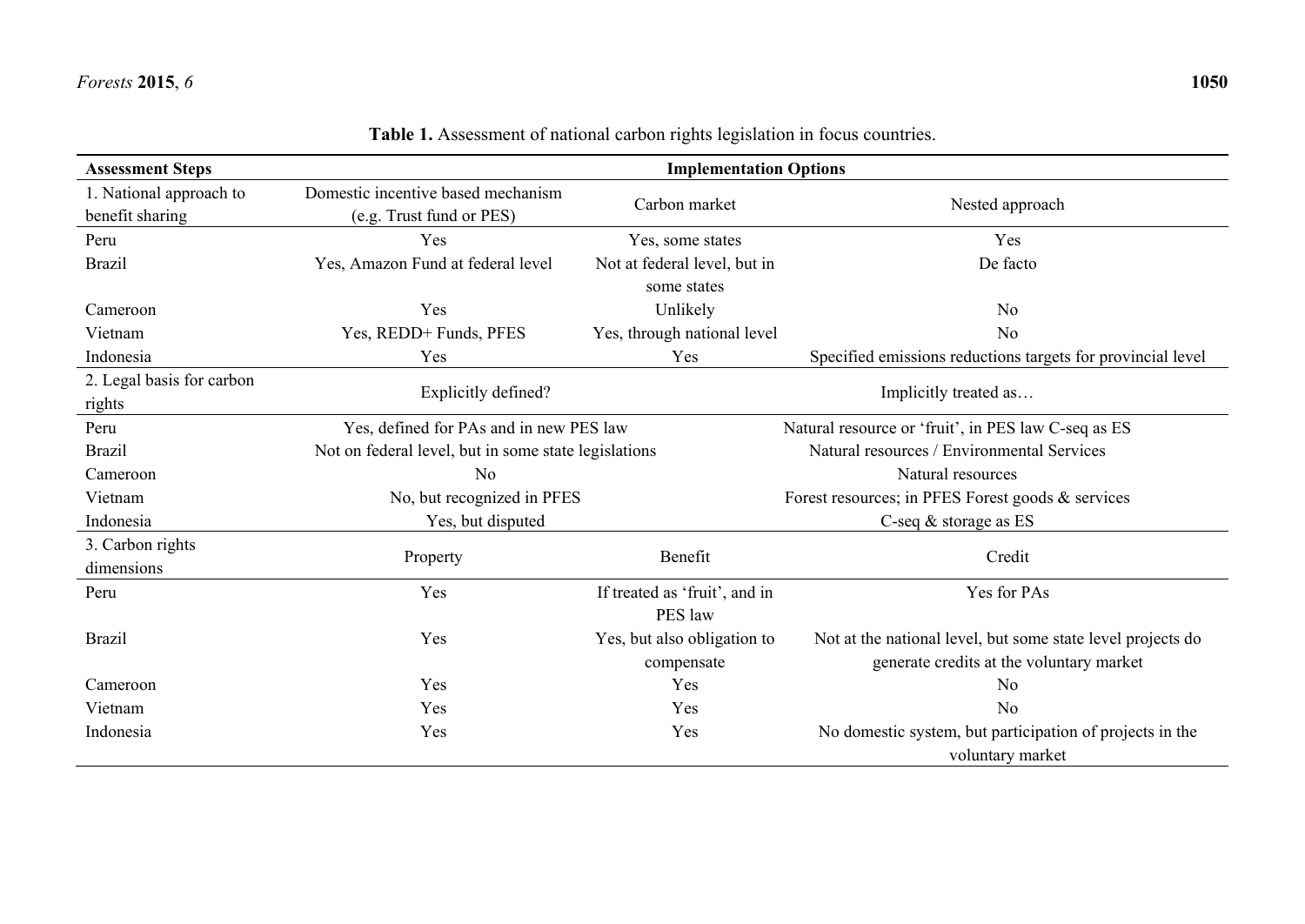| <b>Assessment Steps</b>      |                                                                                                                                                                                                                                     | <b>Implementation Options</b>            |                               |  |
|------------------------------|-------------------------------------------------------------------------------------------------------------------------------------------------------------------------------------------------------------------------------------|------------------------------------------|-------------------------------|--|
| 4. Allocation mode           | Separate proprietary interest                                                                                                                                                                                                       | Tied to resource<br>Tied to land (use)   |                               |  |
| Peru                         | Yes (in case of PAs)                                                                                                                                                                                                                | Yes<br>Yes                               |                               |  |
| <b>Brazil</b>                | In some states                                                                                                                                                                                                                      | Yes<br>Yes                               |                               |  |
| Cameroon                     | N <sub>o</sub>                                                                                                                                                                                                                      | Yes, but linked to land ownership<br>Yes |                               |  |
| Vietnam                      |                                                                                                                                                                                                                                     | Yes                                      | Yes                           |  |
| Indonesia                    |                                                                                                                                                                                                                                     | Yes                                      | Yes                           |  |
| 5. Type of property<br>right | Full ownership                                                                                                                                                                                                                      | Usu fruct                                |                               |  |
| Peru                         | Yes                                                                                                                                                                                                                                 | Yes                                      |                               |  |
| <b>Brazil</b>                | Yes                                                                                                                                                                                                                                 | Yes                                      |                               |  |
| Cameroon                     | Yes                                                                                                                                                                                                                                 | Yes                                      |                               |  |
| Vietnam                      | Yes                                                                                                                                                                                                                                 | Yes                                      |                               |  |
| Indonesia                    | Yes                                                                                                                                                                                                                                 | Yes                                      |                               |  |
| 6. Rights holder             | Nation / state (common property)                                                                                                                                                                                                    | Communal (private property)              | Individual (private property) |  |
| Peru                         | Yes                                                                                                                                                                                                                                 | Yes                                      | Yes                           |  |
| <b>Brazil</b>                | Yes                                                                                                                                                                                                                                 | Yes                                      | Yes                           |  |
| Cameroon                     | Yes                                                                                                                                                                                                                                 | Yes                                      | Yes                           |  |
| Vietnam                      | Yes                                                                                                                                                                                                                                 | Yes                                      | Yes                           |  |
| Indonesia                    | Yes                                                                                                                                                                                                                                 | Yes                                      | Yes                           |  |
| 7. Liability                 | Not explicitly defined in any of the countries, but most likely vested with the property rights holder. In case of transfer of use rights. Agreement<br>between owner and use-rights holder on accountability of use rights holder. |                                          |                               |  |

**Table 1.** *Cont.*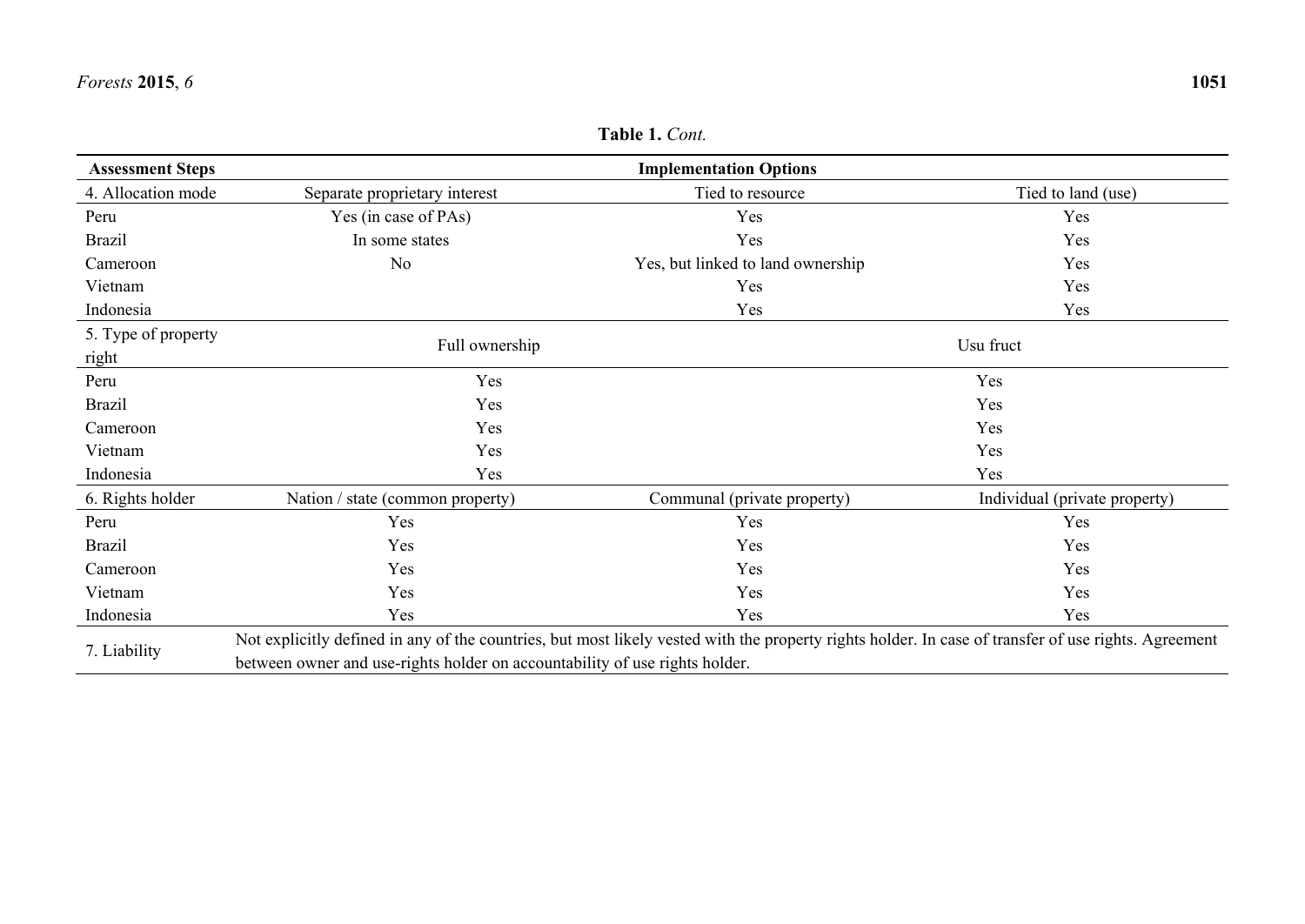#### **5. Discussion—Policy Implications**

# *5.1. Status Quo of Carbon Rights*

Most of the countries assessed in the previous section have not made final decisions as to the type of BSM they intend to implement under their jurisdiction (Table 1). All countries are focusing on the design and implementation of incentive based benefit sharing mechanisms for the provision of carbon ES. In the process of benefit sharing implementation decisions in domestic law and policy need to be made as to who will be the eligible recipients of these benefits. In Vietnam and, recently, Peru, laws for PES have been passed that define beneficiaries and explicitly include carbon sequestration and storage as ES. Brazil is in the process of establishing a fund-based system at the national level while in some federal states of the Amazon market-based mechanism have already been established. In these processes beneficiaries are being defined. The main challenge this country faces is the "nesting" of activities and payment distribution of the sub-national levels into the national approach to REDD+ [75]. Peru, pursuing a similar approach, faces comparable multi-level governance challenges. In Indonesia, the REDD+ agency is currently considering a trust fund for REDD+ benefit sharing, while the challenged Ministry of Forestry Decrees still exist that allow for project implementers to directly benefit from carbon markets.

Even though the country-level analysis shows that the clarification of carbon rights is perceived as a pressing issue, such legal clarification has progressed slowly. Carbon rights may be unambiguously defined by passing explicit legislations that determine how carbon rights are allocated or by linking them to existing rights to natural resources or ES. Vietnam and Peru have defined carbon rights to varying degrees in their national PES laws. In Indonesia multiple laws and decrees for the provision of the ES carbon sequestration and storage exist, however doubts remain as to the validity and enforceability, with intersectoral tensions surrounding them. Harmonizing and aligning these approaches while at the same time improving clarity on the legality of existing decrees and government regulations poses a major challenge. In Brazil the federal government is constructing a REDD+ National Strategy, and some federal states in the Brazilian Amazon have adopted carbon rights legislation. Meanwhile, Cameroon has not advanced any explicit legal clarification of carbon rights at all. Thus, different ways for institutionalizing carbon rights implicitly by treating rights to carbon as a property similar to existing natural resources or ES, enforced by laws such as the constitution and subsidiary environmental and natural resource laws, are being followed. However, this elusiveness of legal clarity is problematic. Different interpretations of the law lead to competing claims among stakeholders who hold different property rights and use rights over forest and land resources. This can lead to higher transaction costs for REDD+ initiatives, as without legal clarity, project developers must act on a case-by-case basis and *ad hoc* strategies for allocating rights to benefit streams from carbon. As a result, projects may be less attractive for investors as costs that arise from conflicts over carbon rights may compromise projects' success [11]. As analysis of early experiences from the voluntary carbon market shows, clear government regulations are need to resolve underlying uncertainties and potential conflicts [10].

Across countries, there is a trend towards linking carbon rights to the land rights. In many of the countries analyzed, the state is either the constitutionally defined owner of forests, or constitutionally mandated to manage forests on behalf of the nation or the people. Given that the state is so commonly the legal owner of forests, management rights must often be conferred through usufruct rights. These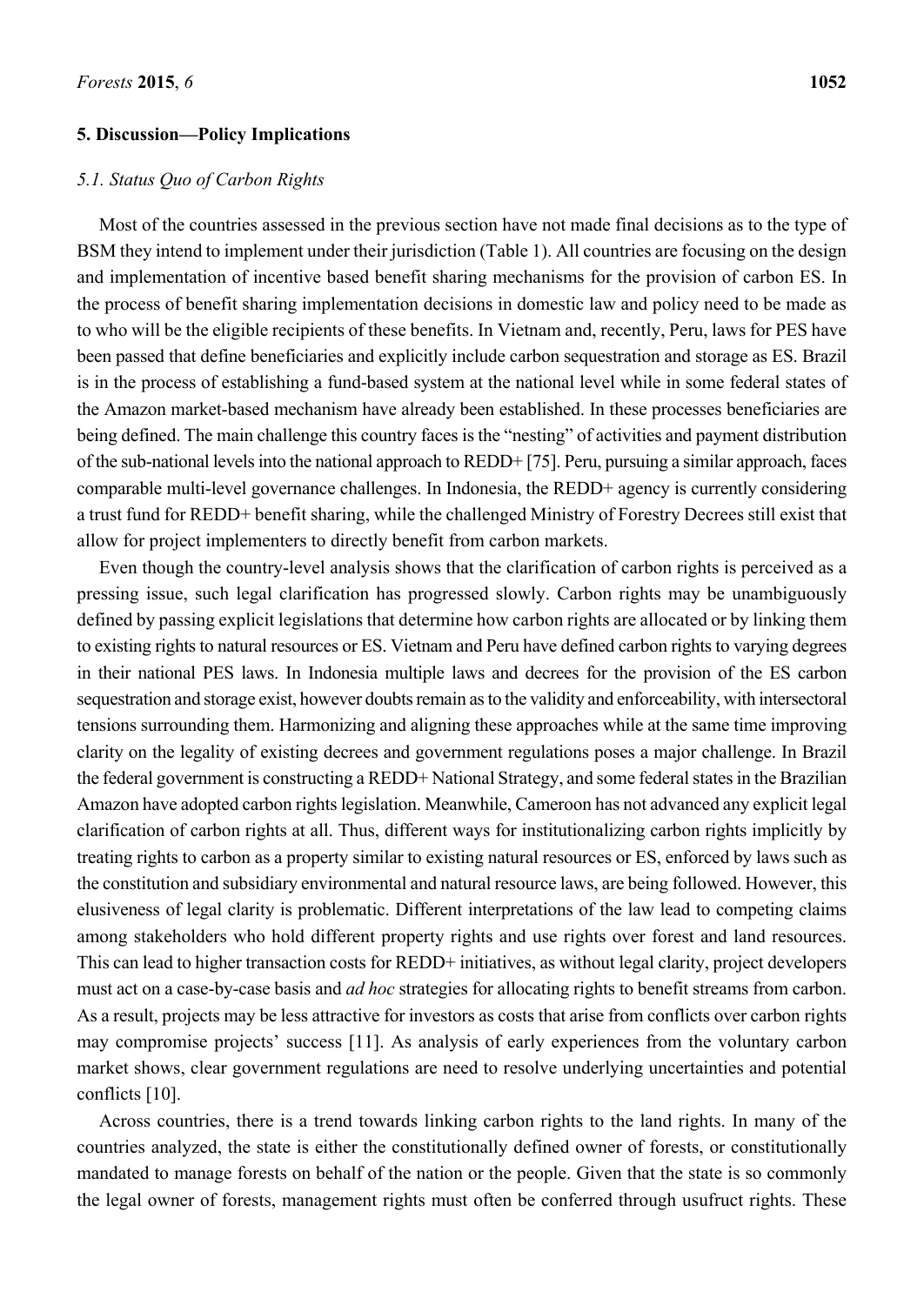usufruct rights tend to take the form of concessions, and they often imply rights to benefit from natural resources and also ES. Since these usufruct rights are common, and are often already allocated widely, it may make sense to align carbon rights with these usufruct rights. However, in this case, attention needs to be paid to avoid overlaps with existing (customary) use right of indigenous and local communities [10].

A subject not tackled in most national strategies to REDD+ is the question of liability in case of failure of delivering emissions reductions. There seems to be an implicit tenor that whoever owns the carbon is responsible for its release into the atmosphere. The owner that transfers use rights can then agree on transferring liability to the use-rights holder.

#### *5.2. Implications*

The *status quo* of carbon rights legislation, wherein complete clarity has been elusive in spite of an emergent trend towards linking carbon rights to various land and ES rights, has several important implications for REDD+ benefit sharing, and especially for local and indigenous communities.

State ownership or management rights pose the threat that local and indigenous communities' (customary) rights remain unnoticed or become subject of unilateral extinguishment [10]. Sometimes, the government recognizes that land rights are distinct from or in conflict with local customary rights claims. While those with clear legal status under national law will secure the benefits, the situation for customary and indigenous rights holders without land titles is uncertain. These groups are vulnerable and may lose out as they have always struggled to articulate their claims to their customary lands. Frequently, entitlements are not sufficiently recognized under national law, which spurs the concern that traditional or customary land rights will be ignored [49]. In Indonesia for example, even though a legal mechanism to secure tenure rights of forest-dependent communities exists, in practice most communities do not possess legally recognized forest tenure rights. Coupled with poor spatial planning, this may lead to increased marginalization and exploitation of local communities while the government and the private sector will potentially be capturing most benefits [76,77]. Thus, investments in administrative capacities to record and govern the complex tenure arrangements are needed to provide certainty for customary rights holders [10].

Following a usufruct approach to carbon rights poses similar challenges as other forms of resource concessions have in the past. As research on tenure and benefit sharing highlights, there is a high risk of unlawful issuance of use rights, especially in countries with weak governance and high corruption [5,31]. Furthermore, granting carbon rights through use rights may complicate land use management, especially when multiple parties have overlapping use rights [10]. In such cases, actors with a stake in carbon rights specifically may have issues arising from conflict between their interest in preserving standing forest carbon stocks and local communities or other rights-holders' interest in exploiting natural forest resources including through deforestation and forest degradation [8].

The existing land tenure regimes in the assessed countries are already very complex and subject to multiple and conflicting land uses. Even in cases of clear legislation as is the case in Peru, only careful due diligence can reveal any unregistered or overlapping claims to land on the basis of customary use. Therefore, existing land titling initiatives should be strengthened, since forest land use and the absence of land titles have caused conflict [78], particularly when granting titles of various kinds on the same natural resource or degrees are awarded on various natural resources that are located in the same environment. Thus,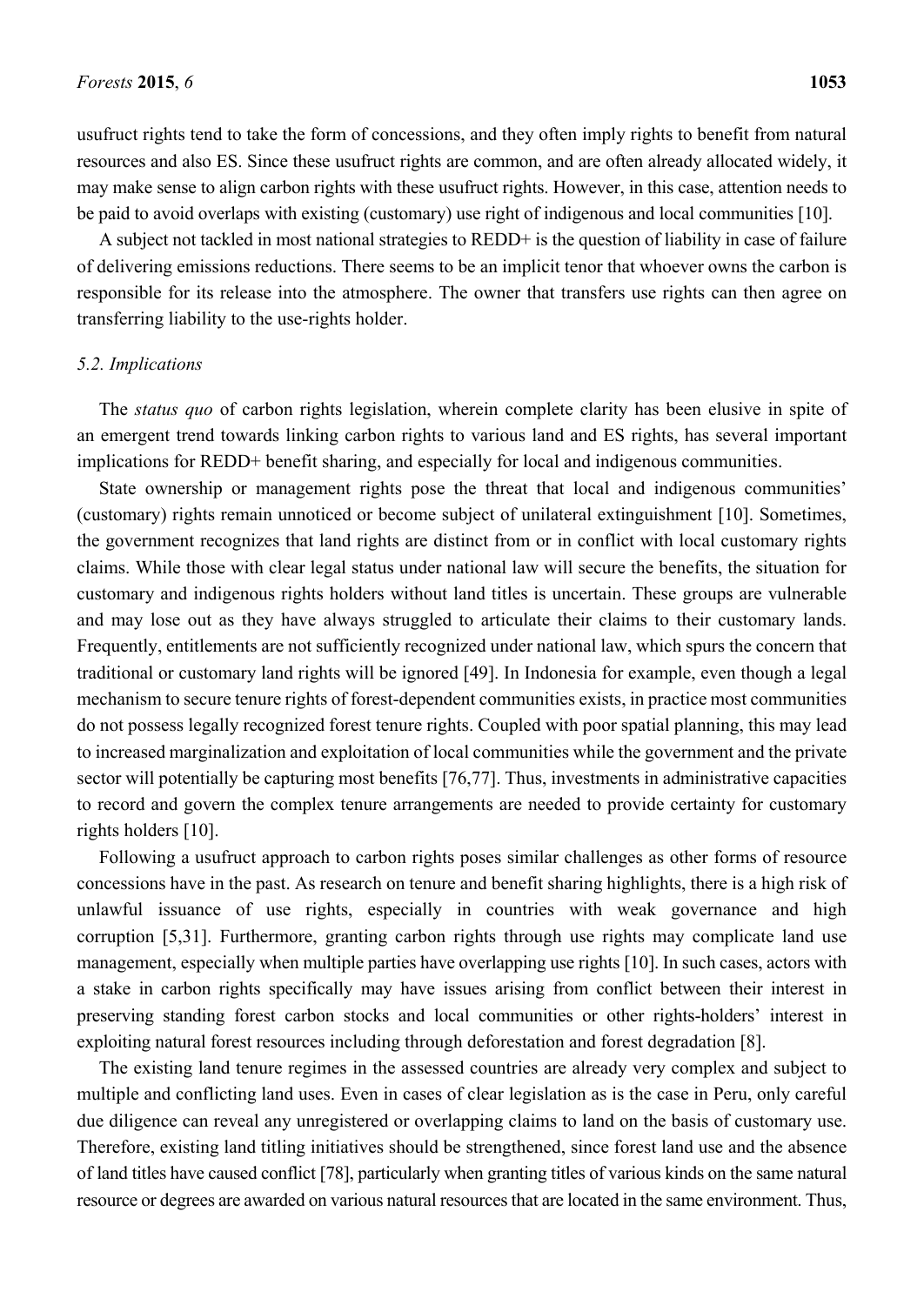existing initiatives for land use rights clarification should be promoted through national REDD+ readiness activities by tying carbon rights to existing rights.

Even in the case of recognized rights to carbon, forest resources, or the land, attention must be paid to overcome inequity in "access" or "context" [79,80]. Maintaining the *status quo* of land rights distribution may consolidate existing inequalities. In Vietnam for example, more than 85% of high quality forest are managed by state forest enterprises [66], which will most likely result in disproportionately high benefits from REDD+ for these actors. In many cases, local communities who have formal rights over a resource lack the capital to invest in making the resource productive. In this way, merely holding the right to carbon as property and the right to benefit from it may not be sufficient to actually realize benefits. This is especially salient given the transaction costs associated with entry into carbon markets, including setting reference levels, accessing buyers, carrying out monitoring, reporting and verification and securing credit [7]. In this way, a private market would favor large landowners with the financial and technical capacity to cover these transaction costs and actually benefit from REDD+ projects through carbon markets [12]. A state ownership approach in which the state invests the necessary resources to establish a MRV system and keeps a share of the benefits to cover these transaction costs—but passes on most of the compensation for opportunity costs to the carbon rights holders—seems a practical solution. Another option is strengthening the role of NGOs acting as facilitating intermediaries between buyers and local and indigenous communities as providers of carbon ES.

### **6. Conclusions**

Linking the distribution of financial benefits and the burden of securing the continued existence of trees, *i.e.*, the permanence in emissions reductions to the management and use rights of forests, is essential. Only in such a combination will the rights holder include possible benefits and burdens into rational economic decision making over land use. The legal clarification of who holds the rights and obligations to carbon is perceived as a necessary step in the implementation of national scale REDD+ benefit sharing across potential REDD+ countries. In fact, the way these rights are defined by national legislation or jurisprudence could determine who is entitled to benefit from REDD+ [10]. The analysis of the current status of carbon rights legislation reveals that countries are aware of the urgency but that explicit legal acts or jurisprudence are lacking in the majority of cases leading to a continued situation of legal ambiguity.

Most of the analyzed countries seem to take an approach that will link carbon rights to rights to natural resources and the right to land. While such an approach may not further complicate existing land and forest tenure, and promising policy initiatives such as the Legal Land (Terra Legal) initiative in the Brazilian Amazon that have sought to address past failures of land tenure reforms by establishing a link to social and environmental compliance [81], it is unlikely to deliver an easy and short-term solution to the problem of insecure individual and community property rights in most countries. As such, the technical and political challenges that land tenure clarification has faced over the past decades will still need to be addressed in the context of carbon rights. Issues of clarity and equity related to tenure persist in many countries in spite of land tenure reforms as the ongoing forest allocation process in Vietnam highlights [82]. The evidence from the five countries in the analysis above suggests that efforts to clarify rights to carbon are inextricably linked to broader tenure reforms and strengthening of administrative capacities. The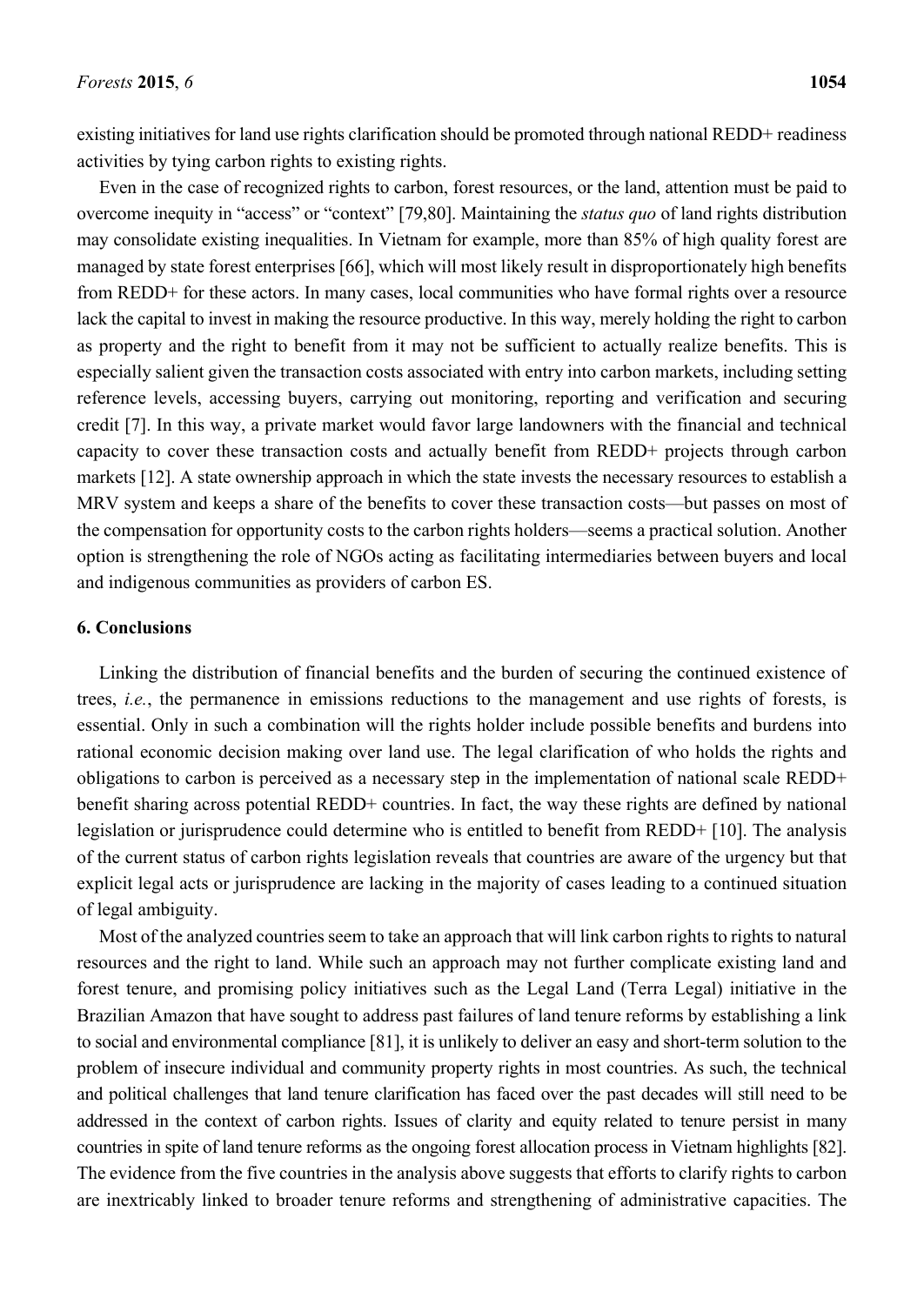#### *Forests* **2015**, *6* **1055**

politics of land tenure, therefore, must be explicitly considered alongside any policy reforms that aim to clarify rights to carbon and related commodities and benefit streams.

# **Acknowledgments**

The authors gratefully acknowledge funds received by the European Commission and NORAD.

# **Author Contributions**

L. Loft lead the literature review and writing process of this article. A. Ravikumar, K. Andersson and E. Mwangi provided substantial input to the theoretical sections. Country analyses were discussed, verified and co-authored by A. Ravikumar and J. Gonzales Tovar for the Peru section; M.F. Gebara for the Brazil section; S. Assembe for the Cameroon section; T.T. Pham for the Vietnam section and A.I.P. Resosudarmo for the Indonesia section.

# **Conflicts of Interest**

The authors declare no conflict of interest.

# **References**

- 1. Angelsen, A.; McNeill, D. The Evolution of REDD+. In *Analysing REDD+: Challenges and Choices*; Angelsen, A., Brockhaus, M., Sunderlin, W.D., Verchot, L.V. Eds.; Center for International Forestry Research: Bogor, Indonesia, 2012; pp. 31–49.
- 2. Karsenty, A.; Tulyasuwan, N.; de Blas, E.D. *Financing Options to Support REDD+ Activities*; Centre de coopération internationale en recherche agronomique pour le développement: Paris, France, 2012.
- 3. Wertz-Kanounnikoff, S.; Angelsen, A. Global and national REDD+ architecture: Linking institutions and actions. In *Analysing REDD+: Challenges and Choices*; Angelsen, A., Brockhaus, M., Sunderlin, W.D., Verchot, L.V., Eds.; Center for International Forestry Research: Bogor, Indonesia, 2012; pp. 13–24.
- 4. Luttrell, C.; Loft, L.; Gebara, M.F.; Kweka, D.; Brockhaus, M.; Angelsen, A.; Sunderlin, W.D. Equity Discourses around Benefit Sharing for REDD+. *Ecol. Soc.* **2013**, *18*, 52–70.
- 5. Pham, T.T.; Brockhaus, M.; Wong, G.; le Ngoc, D.; Tjajadi, J.S.; Loft, L.; Luttrell, C.; Assembé, S. *Approaches to Benefit Sharing: A Preliminary Comparative Analysis of 13 REDD+ Countries*; Center for International Forestry Research: Bogor, Indonesia, 2013.
- 6. Bromley, D.W. *Environment and Economy, Property Rights and Public Policy*; Blackwell: Cambridge, MA, USA; Oxford, UK, 1991.
- 7. Karsenty, A.; Vogel, A.; Castell, F. "Carbon rights", REDD+ and payments for environmental services. *Environ. Sci. Policy* **2014**, *35*, 20–29.
- 8. Peskett, L.; Brodnig, G. *Carbon Rights in REDD+: Exploring the Implications for Poor and Vulnerable People*; The World Bank: Washington, DC, USA, 2011.
- 9. Larson, A.M.; Brockhaus, M.; Sunderlin, W.D.; Duchelle, A.; Babon, A.; Dokken, T.; Pham, T.T.; Resosudarmo, I.A.P.; Selaya, G.; Awono, A.; *et al.* Land tenure and REDD+: The good, the bad and the ugly. *Glob. Environ. Chang.* **2013**, *23*, 678–689.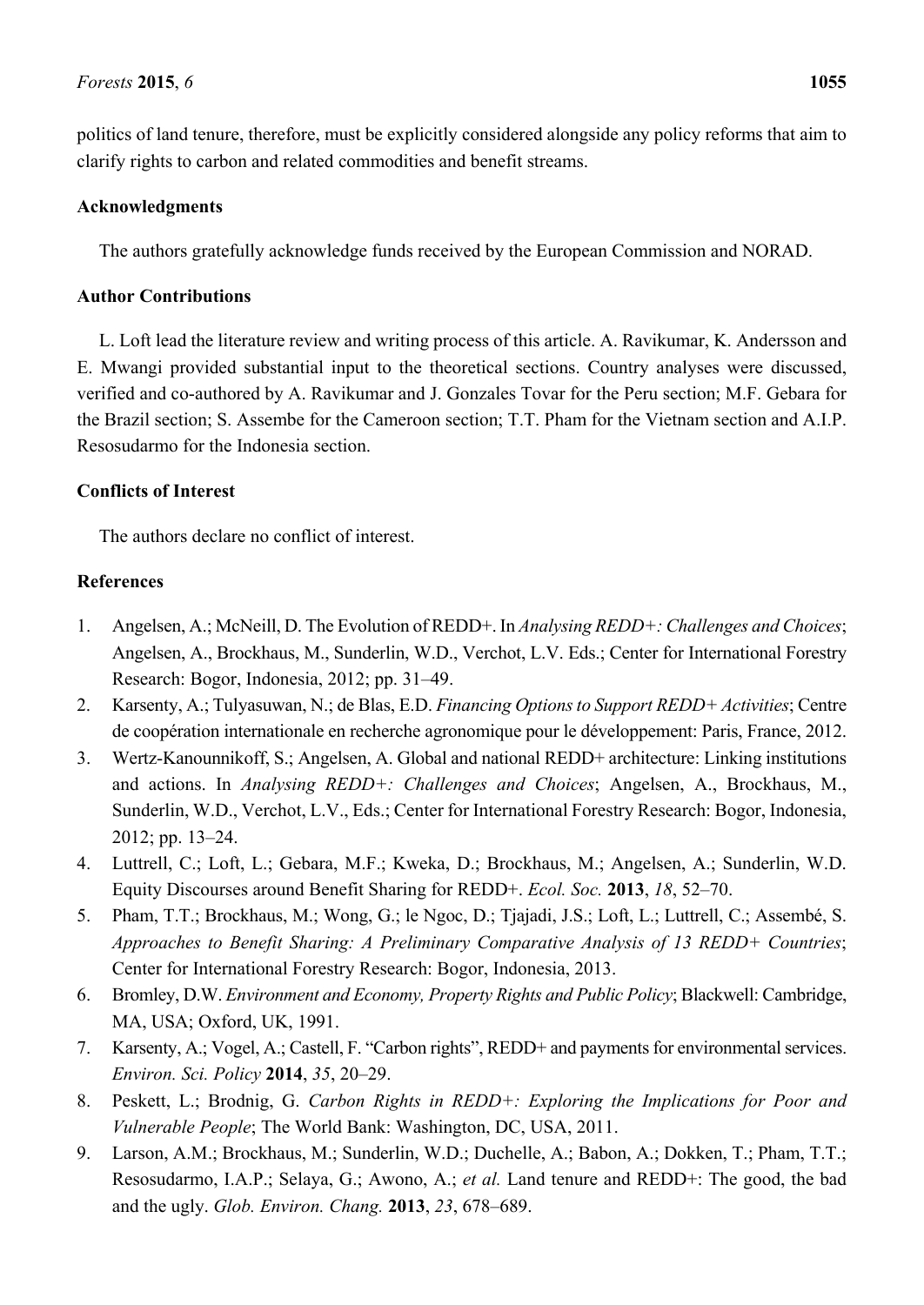- 10. Chapman, S.; Wilder, M. Fostering REDD+ Investment Through Effective Legal Frameworks: Lessons From the Development of Early Forest Carbon Projects. *Carbon Clim. Law Rev.* **2013**, *1*, 43–68.
- 11. Wieland, P. Building carbon rights infrastructure with REDD+ incentives: A multi-scale analysis in the Peruvian Amazon. *Environ. Law Rep.* **2013**, *43*, 10269–10287.
- 12. Corbera, E.; Estrada, M.; May, P.; Navarro, G.; Pacheco, P. Rights to Land, Forests and Carbon in REDD+: Insights from Mexico, Brazil and Costa Rica. *Forests* **2011**, *2*, 301–342.
- 13. May, P.; Millikan, B.; Gebara, M.F. *The Context of REDD+ in Brazil: Drivers, Agents and Institutions*, 2nd ed.; Center for International Forestry Research: Bogor, Indonesia, 2011.
- 14. Angelsen, A.; Streck, C.; Peskett, L.; Brown, J.; Luttrell, C. What is the right scale for REDD? In *Moving Ahead with REDD: Issues, Options and Implications*; Angelsen, A. Ed.; Center for International Forestry Research: Bogor, Indonesia, 2008; pp. 31–40.
- 15. Peters-Stanley, M.; Yin, D. *Maneuvering the Mosaic—State of the Voluntary Carbon Markets*; Forest Trends' Ecosystem Marketplace: Washington, DC, USA, 2013.
- 16. Lederer, M. From CDM to REDD+—What do we know for setting up effective and legitimate carbon governance? *Ecol. Econ.* **2011**, *70*, 1900–1907.
- 17. Lyster, R. REDD+, transparency, participation and resource rights: The role of law. *Environ. Sci. Policy* **2011**, *14*, 118–126.
- 18. Schwarte, C.; Mohammed, E. *Carbon righteousness: How to Lever Pro-Poor Benefits from REDD+*; International Institute for Environment and Development: London, UK, 2011.
- 19. De Groot, R.S.; Alkemade, R.; Braat, L.; Hein, L.; Willemen, L. Challenges in integrating the concept of ecosystem services and values in landscape planning, management and decision making. *Ecol. Complex.* **2010**, *7*, 260–272.
- 20. Daily, G. *Nature's Services: Societal Dependence on Natural Ecosystems*; Island Press: Washington, DC, USA, 1997.
- 21. Costanza, R.; D'Arge, R.; de Groot, R.; Farber, S.; Grasso, M.; Hannon, B.; Limburg, K.; Naeem, S.; O'Neill, R.V.; Paruelo, J.; *et al*. The value of the world's ecosystem services and natural capital. *Nature* **1997**, *387*, 253–260.
- 22. Alston, L.J.; Andersson, K.; Smith, S.M. Payment for Environmental Services: Hypotheses and Evidence. *Annu. Rev. Resour. Econ.* **2013**, *5*, 139–159.
- 23. Hepburn, S. Carbon Rights as New Property: The benefits of statutory verification. *Syd. Law Rev.* **2009**, *31*, 239–271.
- 24. Knox, A.; Caron, C.; Goldstein, A.; Miner, J. *The Interface of Land and Natural Resource Tenure and Climate Change Mitigation Strategies: Challenges and Options*; FAO: Rome, Italy, 2010.
- 25. Vhugen, D.; Aguilar, S.; Miner, J. *REDD+ and Carbon Rights: Lessons from the Field*; United States Agency for International Development: Seattle, WA, USA, 2011.
- 26. Gómez-Baggethun, E.; Ruiz-Perez, M. Economic valuation and the commodification of ecosystem services. *Prog. Phys. Geogr.* **2011**, *35*, 613–628.
- 27. Greenleaf, M. Using Carbon Rights to Curb Deforestation and Empower Forest Communities. *N.Y.U. Environ. Law J.* **2010**, *18*, 507–599.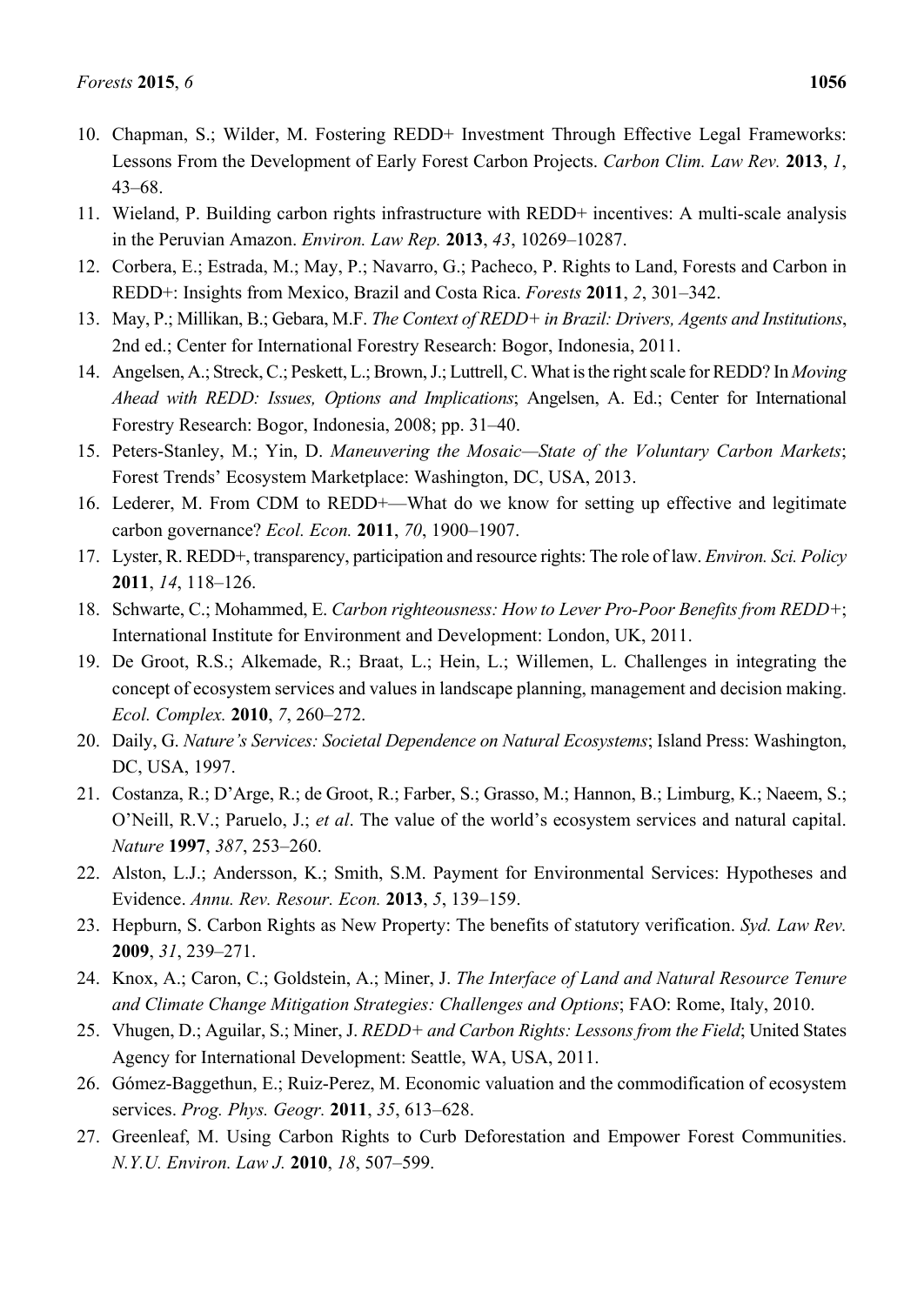- 28. Streck, C. Policy options to reduce deforestation. In *Realising REDD+. National Strategy and Policy Options*; Angelsen, A., Ed.; Center for International Forestry Research: Bogor, Indonesia, 2009; pp. 125–139.
- 29. Damtie, M. *Forest Carbon Rights in Ethiopia*; The World Bank: Washington, DC, USA, 2010.
- 30. Cox, G.; Peskett, L. *Commodifying Carbon to Reduce Deforestation: Lessons from New Zealand*; Overseas Development Institute: London, UK, 2010.
- 31. Cotula, L.; Mayers, J. Tenure in REDD+—Start-point or afterthought? In *Natural Resource Issues No. 15*; International Institute for Environment and Development: London, UK, 2009.
- 32. Takacs, D. *Forest Carbon*—*Law and Property Rights*; Conservation International: Arlington, VA, USA, 2009.
- 33. Norton Rose. *Forest Carbon Rights in REDD+ Countries: A Snapshot of Africa*; Norton Rose Group: London, UK, 2010.
- 34. Peskett, L. *Benefit Sharing in REDD+: Exploring the Implications for Poor and Vulnerable People*; The World Bank: Washington, DC, USA, 2011.
- 35. Barry, D.; Larson, A.; Colfer, C. Forest tenure reform: An orphan with only uncles. In *Forests for People: Community Rights and Forest Tenure Reform*; Larson, A., Barry, D., Dahal, G., Colfer, C., Eds.; Earthscan: London, UK; Washington, DC, USA, 2010; pp. 19–42.
- 36. Cronkleton, P.; Barry, D.; Pulhin, J.; Saigal, S. The Devolution of Management Rights and the Co-Management of Community Forests'. In *Forests for People: Community Rights and Forest Tenure Reform*; Larson, A., Barry, D., Dahal, G., Colfer, C., Eds.; Earthscan: London, UK; Washington, DC, USA, 2010; pp. 43–68.
- 37. Burke, J. *Jowitt's Dictionary of English Law*, 2nd ed.; Sweet & Maxwell: London, UK, 1977.
- 38. Palmer, C. Property rights and liability for deforestation under REDD+: Implications for "permanence" in policy design. *Ecol. Econ.* **2011**, *70*, 571–576.
- 39. Dutschke, M.; Angelsen, A. How do we ensure permanence and assign liability? In *Moving ahead with REDD: Issues, Options and Implications*; Angelsen, A. Ed.; Center for International Forestry Research: Bogor, Indonesia, 2008; pp. 77–85.
- 40. Eliasch, J. *Climate Change: Financing Global Forests: The Eliasch Review*; Earthscan: London, UK, 2008.
- 41. Achard, F.; Eva, H.D.; Federici, S.; Molicone, D.; Raes, F. *Accounting for Avoided Conversion of Intact and Non-Intact Forests—Technical Options and a Proposal for a Policy Tool*; Institute for Environment and Sustainability & Joint Research Centre of the European Commission: Brussles, Belgium, 2005.
- 42. Larson, A.M.; Corbera, E.; Cronkleton, P.; van Dam, C.; Bray, D.; Estrada, M.; May, P.; Medina, G.; Navarro, G.; Pacheco, P. *Rights to Forests and Carbon under REDD+ Initiatives in Latin America*; Center for International Forestry Research: Bogor, Indonesia, 2010.
- 43. Wieland, P.; Farfan, S. *The Distribution of Powers and Responsibilities Affecting Forests, Land Use, and REDD+ across Levels and Sectors in Peru: A Legal Study*; Center for International Forestry Research: Bogor, Indonesia, 2015.
- 44. Velarde, S.J.; Ugarte-Guerra, J.; Tito, M.R.; Capella, J.L.; Sandoval, M.; Hyman, G.; Castro, A.; Marín, J.A. *Barona E. Reducing Emissions from All Land Uses in Peru. Final National Report*; ASB Partnership for the Tropical Forest Margins: Nairobi, Kenya, 2010.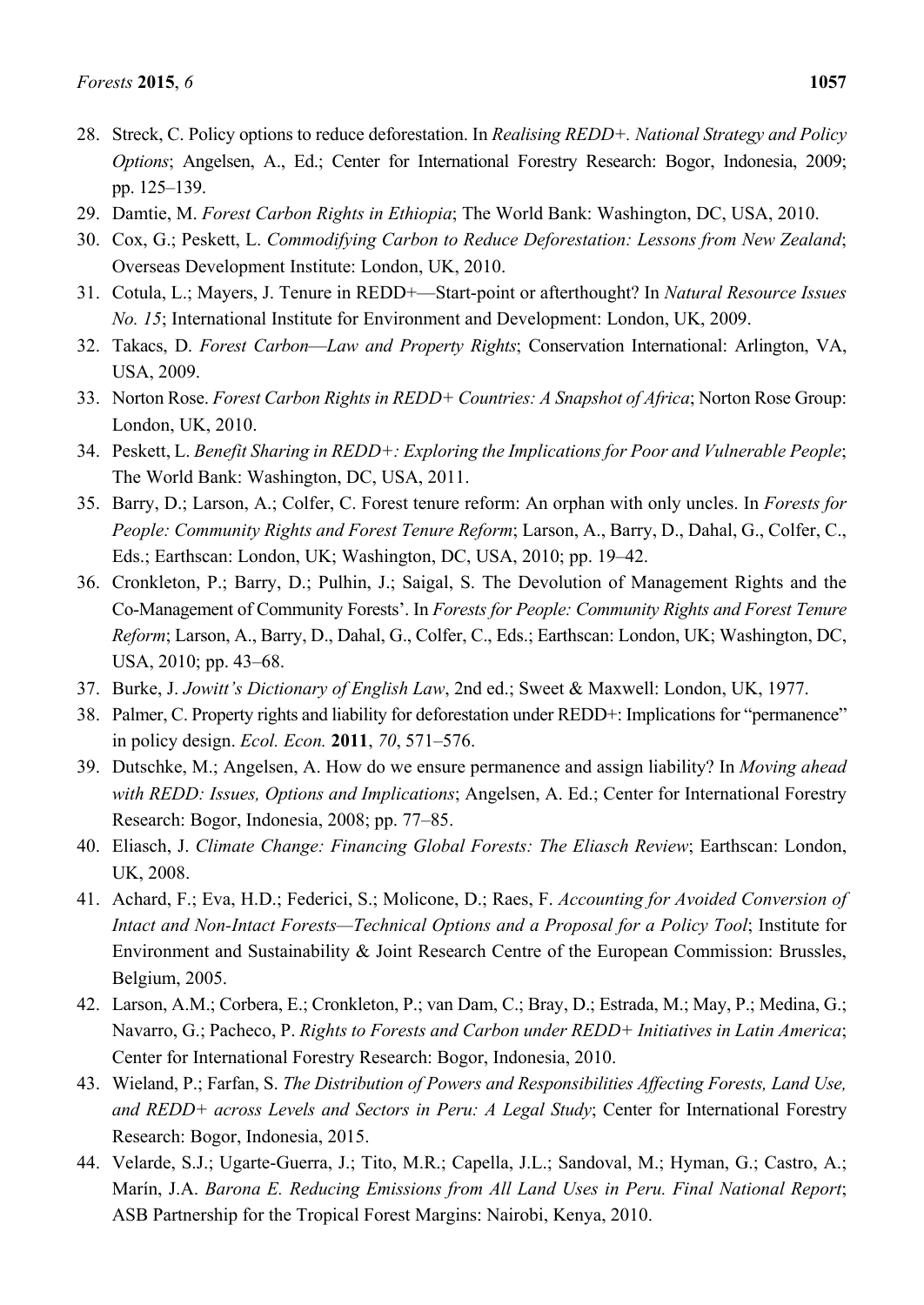- 45. Libélula Consultants 2009. Challenges, Opportunities and Critical Aspects Regarding the Possible Implementation of REDD in Peru. Report Prepared for the WWF US Policy Program. Available online: http://www.assets.panda.org/downloads/report\_5\_peru.pdf (accessed on 23 June 2013).
- 46. Government of Brazil. *Estratégia Nacional de REDD+ do Brasil. Versão Preliminar*; Comitê Interministerial de Mudança do Clima (CIM), Grupo Executivo sobre Mudanças Climáticas (GEx) and Grupo de Trabalho Interministerial sobre REDD+ (GT REDD+): Brasília, Brazil, 2013.
- 47. Ministry of the Environment (MMA), Ministry of Science, Technology and Innovation (MCTI), Brazil. Brazil's submission of a Forest Reference Emission Level (FREL) for Reducing Emissions from Deforestation in the Amazonia Biome for REDD+ Results-Based Payments under the UNFCCC. Available online: http://unfccc.int/files/land\_use\_and\_climate\_change/redd/application/pdf/redd\_ brazil frel final 19nov.pdf (accessed on 3 March 2015).
- 48. Brazilian Development Bank. The Amazon Fund: Progress Report 2013. Available online: http://www.amazonfund.gov.br/FundoAmazonia/export/sites/default/site\_en/Galerias/Arquivos/R elatorio\_Atividades/RAFA\_imp\_ING\_2013.pdf (accessed on 29 December 2014).
- 49. Butt, S.; Garcia, B.; Parsons, J.; Stephens, T. Brazil and Indonesia: REaDD+y or not? In *Law, Tropical Forests and Carbon;* Lyster, R., MacKenzie, C., McDermott, C., Eds.; Cambridge University Press: Cambridge, UK, 2013; pp. 251–274.
- 50. Bonfante, T.M.; Voivodic, M.; Meneses Filho, L. *Desenvolvendo Salvaguardas Socioambientais de REDD+: Um guia para processos de construção coletiva*; Imaflora: Piracicaba, SP, Brazil, 2010.
- 51. Telles do Valle, R.; Yamada, E. *Brasil: Titularidade Indígena sobre Créditos de Carbono gerados por Atividades Florestais em Terras Indígenas*; Conservação Internacional: São Paulo, Brazil, 2009.
- 52. Moutinho, P.; Stella, O.; Lima, A.; Christovam, M.; Alencar, A.; Castro, I.; Nepstad, D*. REDD no Brasil: Um enfoque amazônico: Fundamentos, critérios e estruturas institucionais para um regime nacional de redução de emissões por desmatamento e degradação florestal—REDD*; Centro de Gestão e Estudos Estratégicos: Brasília, DF, Brazil, 2011.
- 53. Gebara, M.F. REDD+ institutions: A preliminary analysis. In *A economia do verde no contexto do Desenvolvimento Sustentável: A governança dos atores públicos e privados*; Oliveira, C.C., Rocha Sampaio, R.S. Eds.; Fundação Getulio Vargas: Rio de Janeiro, Brazil, 2011; pp. 161–176.
- 54. Government of Amazonas. *Decreto no. 27.600, de 30 de abril de 2008: Dispõe sobre a doação do valor que especifica à Fundação Amazonas Sustentável-FAS, e dá outras providências*; Diário Oficial do Estado: Amazonas, Brazil, 2008.
- 55. GCF—Governors' Climate and Forests Task Force. *Proposal for Allocation of "U-REDD" Emissions Reductions in Brazilian GCF Member States*; IDESAM: Manaus, Brazil, 2014.
- 56. Chagas, T. *Forest Carbon Rights in Brazil*; The World Bank: Washington, DC, USA, 2010.
- 57. Forest Carbon Partnership Facility Cameroon. Readiness Preparation Proposal (R-PP). Available online: http://www.forestcarbonpartnership.org/sites/forestcarbonpartnership.org/files/ Documents/PDF/Oct2012/Cameroon%20final%20R-PP-English-October,%202012.pdf (accessed on 12 March 2014).
- 58. Sama, N.J.; Tawah, E.B. Case Study Cameroon. In *Legal Frameworks for REDD: Design and Implementation at the National Level*; Costenbader, J., Ed.; IUCN: Gland, Switzerland, 2009; pp. 139–150.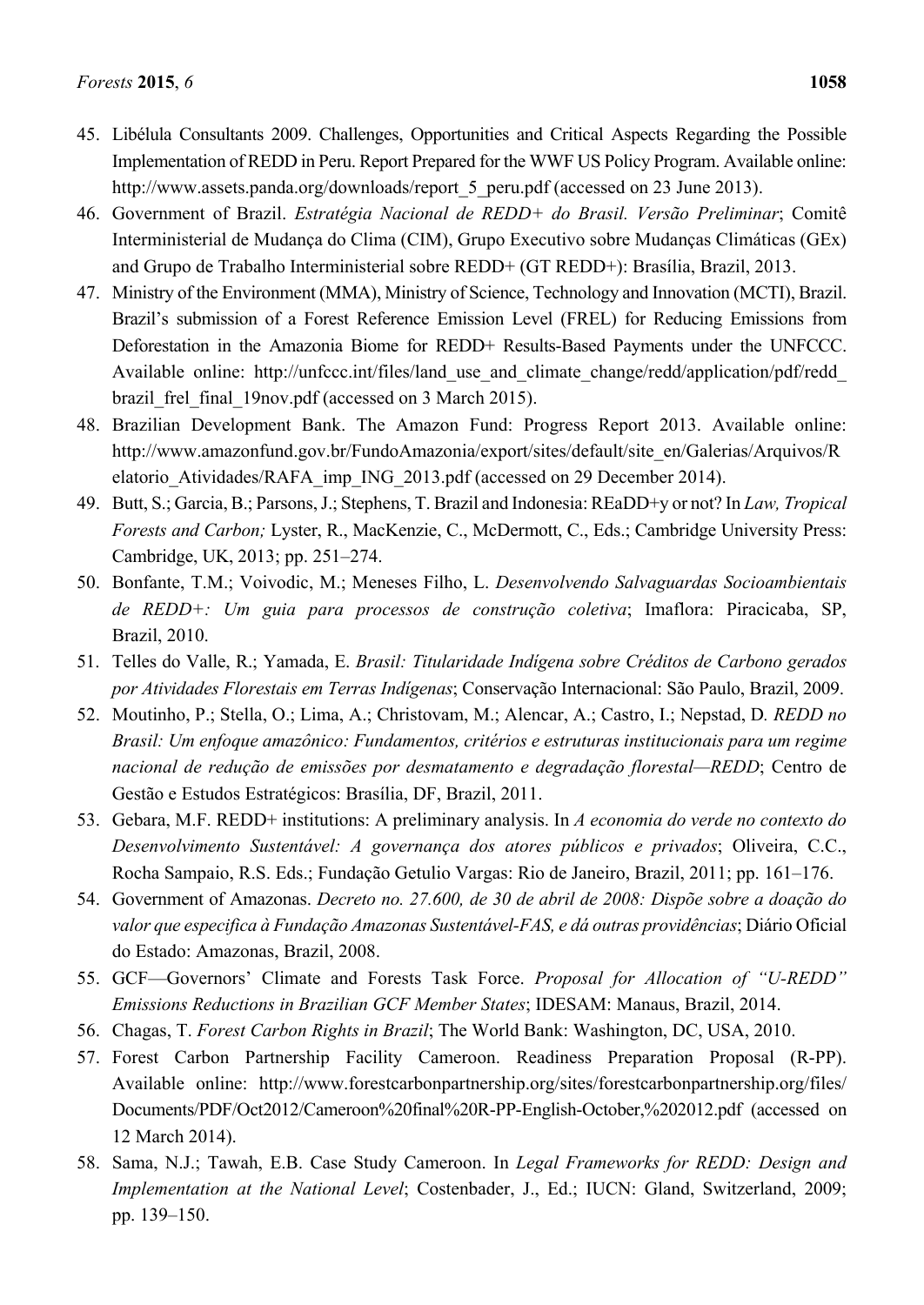- 59. Assembe-Mvondo, S.; Colfer, C.J.P.; Brockhaus, M.; Tsanga, R. A Review of Legal Ownership Status of National Lands in Cameroon: A More Nuanced View. *Dev. Stud. Res.* **2014**, *1*, 148–160.
- 60. Assembe-Mvondo, S.; Brockhaus, M.; Lescuyer, G. Assessment of the Effectiveness, Efficiency and Equity of Benefit-Sharing Schemes under Large-Scale Agriculture: Lessons form Land Fees in Cameroon. *Eur. J. Dev. Res.* **2013**, *25*, 641–656.
- 61. Karsenty, A.; Assembé, S. Land Tenure and Implementation of REDD+ in Central Africa. *Land Tenure J.* **2011**, *2*, 105–129.
- 62. Dkamela, G.P. *The Context of REDD+ in Cameroon: Drivers, Agents and Institutions*; Center for International Forestry Research: Bogor, Indonesia, 2011.
- 63. Luttrell, C.; Loft, L.; Gebara, M.F.; Kweka, D. Who should benefit and why? Discourses on REDD+ benefit sharing. In *Analysing REDD+: Challenges and Choices;* Angelsen, A., Brockhaus, M., Sunderlin, W.D., Verchot, L.V., Eds.; Center for International Forestry Research: Bogor, Indonesia, 2012; pp. 129–152.
- 64. Pham, V.T. *National REDD+ Fund in Vietnam, presentation of Vietnam Forest Protection and Development Fund at National Consultation Workshop on Establishment of REDD+ Fund in Vietnam*; Ministry of Agriculture and Rural Development: Hanoi, Vietnam, 2014.
- 65. Forest Carbon Partnership Facility Vietnam. Readiness Preparation Proposal (R-PP). Available online: http://www.forestcarbonpartnership.org/sites/forestcarbonpartnership.org/files/Documents/PDF/M ar2011/Viet%20Nam%20R-PP\_Final%20Clean%20Version-%20March%204,%202011.pdf (accessed on 24 April 2014).
- 66. Pham, T.T.; Moeliono, M.; Nguyen, T.H.; Nguyen, H.T.; Vu, T.H. *The Context of REDD+ in Vietnam: Drivers, Agents and Institutions*; Center for International Forestry Research: Bogor, Indonesia, 2012.
- 67. Tan, N.Q.; Chinh, N.V.; Hanh, V.T. *Statutory and Customary Forest Rights and their Governance Implications: The Case of Viet Nam*; IUCN: Hanoi, Vietnam, 2008.
- 68. UN-REDD Programme. About the UN-REDD Programme. Available online: http://www. un-redd.org/AboutUN-REDDProgramme/tabid/102613/Default.aspx (accessed on 4 March 2015).
- 69. Felicani-Robles, F. *Forest Carbon Tenure in Asia-Pacific: A Comparative Analysis of Legal Trends to Define Carbon Rights in Asia-Pacific*; FAO: Rome, Italy, 2012.
- 70. Deschamps, V.; Hartman, P. Trends in forest ownership, forest resources tenure and institutional arrangements: Are they contributing to better forest management and poverty reduction? Case studies from Indonesia. In *Understanding forest tenure in South and Southeast Asia*; FAO: Rome, Italy, 2006; pp. 225–252.
- 71. Rafli, T.P.; Usher, G.; Niles, J.O. *Reducing carbon emissions from deforestation in the Ulu Masen Ecosystem, Aceh, Indonesia*; The Provincial Government of Nanggroe Aceh Darussalam, Fauna and Flora International, and Carbon Conservation: Aceh, Indonesia, 2007.
- 72. Dunlop, J. *REDD, Tenure and Local Communities: A Study from Aceh, Indonesia*; International Development Law Organization: Rome, Italy, 2009.
- 73. Indrarto, B.G.; Murharjanti, P.; Khatarina, J.; Pulungan, I.; Ivalerina, F.; Rahman, J.; Prana, N.M.; Resosudarmo, P.A.I.; Muharrom, E. *The Context of REDD+ in Indonesia: Drivers, Agents and Institutions*; Center for International Forestry Research: Bogor, Indonesia, 2012.